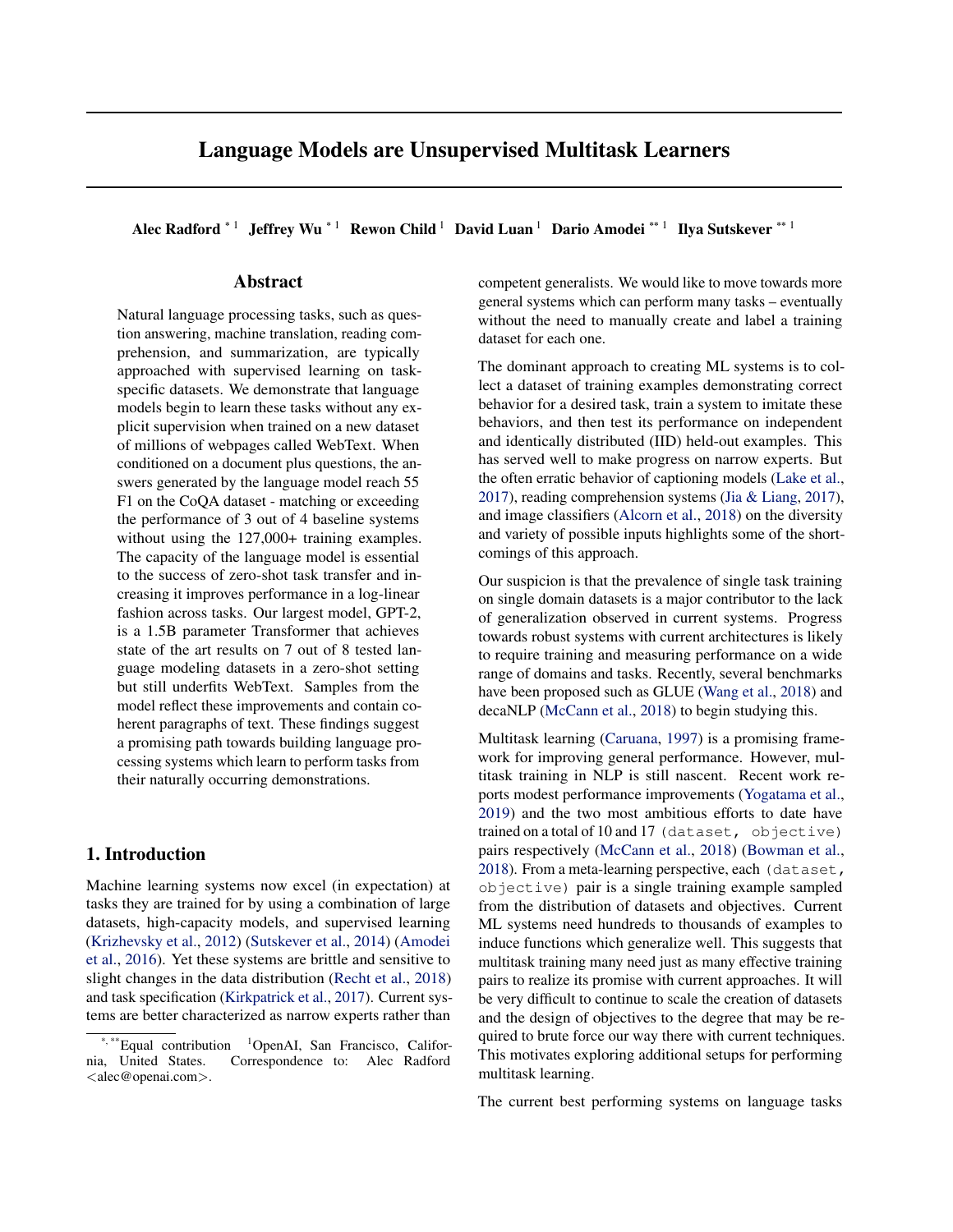Language Models are Unsupervised Multitask Learners



Figure 1. Zero-shot task performance of WebText LMs as a function of model size on many NLP tasks. Reading Comprehension results are on CoQA (Reddy et al., 2018), translation on WMT-14 Fr-En (Artetxe et al., 2017), summarization on CNN and Daily Mail (See et al., 2017), and Question Answering on Natural Questions (Kwiatkowski et al., 2019). Section 3 contains detailed descriptions of each result.

utilize a combination of pre-training and supervised finetuning. This approach has a long history with a trend towards more flexible forms of transfer. First, word vectors were learned and used as inputs to task-specific architectures (Mikolov et al., 2013) (Collobert et al., 2011), then the contextual representations of recurrent networks were transferred (Dai & Le, 2015) (Peters et al., 2018), and recent work suggests that task-specific architectures are no longer necessary and transferring many self-attention blocks is sufficient (Radford et al., 2018) (Devlin et al., 2018).

These methods still require supervised training in order to perform a task. When only minimal or no supervised data is available, another line of work has demonstrated the promise of language models to perform specific tasks, such as commonsense reasoning (Schwartz et al., 2017) and sentiment analysis (Radford et al., 2017).

In this paper, we connect these two lines of work and continue the trend of more general methods of transfer. We demonstrate language models can perform down-stream tasks in a zero-shot setting – without any parameter or architecture modification. We demonstrate this approach shows potential by highlighting the ability of language models to perform a wide range of tasks in a zero-shot setting. We achieve promising, competitive, and state of the art results depending on the task.

### 2. Approach

At the core of our approach is language modeling. Language modeling is usually framed as unsupervised distribution estimation from a set of examples  $(x_1, x_2, ..., x_n)$ each composed of variable length sequences of symbols  $(s_1, s_2, ..., s_n)$ . Since language has a natural sequential ordering, it is common to factorize the joint probabilities over

symbols as the product of conditional probabilities (Jelinek & Mercer, 1980) (Bengio et al., 2003):

$$
p(x) = \prod_{i=1}^{n} p(s_n | s_1, ..., s_{n-1})
$$
 (1)

This approach allows for tractable sampling from and estimation of  $p(x)$  as well as any conditionals of the form  $p(s_{n-k},...,s_n|s_1,...,s_{n-k-1})$ . In recent years, there have been significant improvements in the expressiveness of models that can compute these conditional probabilities, such as self-attention architectures like the Transformer (Vaswani et al., 2017).

Learning to perform a single task can be expressed in a probabilistic framework as estimating a conditional distribution  $p(output|input)$ . Since a general system should be able to perform many different tasks, even for the same input, it should condition not only on the input but also on the task to be performed. That is, it should model  $p(output|input, task)$ . This has been variously formalized in multitask and meta-learning settings. Task conditioning is often implemented at an architectural level, such as the task specific encoders and decoders in (Kaiser et al., 2017) or at an algorithmic level such as the inner and outer loop optimization framework of MAML (Finn et al., 2017). But as exemplified in McCann et al. (2018), language provides a flexible way to specify tasks, inputs, and outputs all as a sequence of symbols. For example, a translation training example can be written as the sequence (translate to french, english text, french text). Likewise, a reading comprehension training example can be written as (answer the question, document, question, answer). McCann et al. (2018) demonstrated it was possible to train a single model, the MQAN,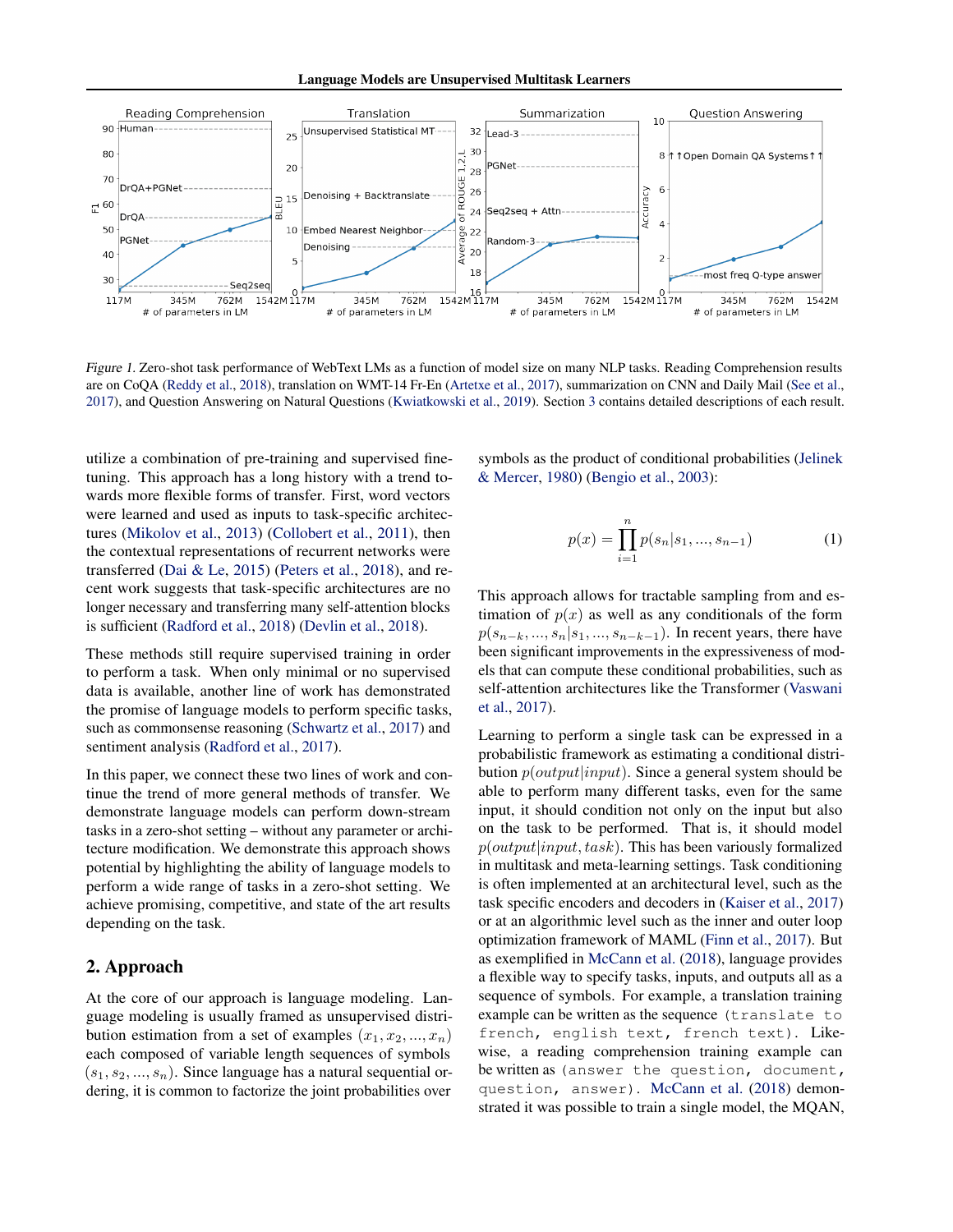to infer and perform many different tasks on examples with this type of format.

Language modeling is also able to, in principle, learn the tasks of McCann et al. (2018) without the need for explicit supervision of which symbols are the outputs to be predicted. Since the supervised objective is the the same as the unsupervised objective but only evaluated on a subset of the sequence, the global minimum of the unsupervised objective is also the global minimum of the supervised objective. In this slightly toy setting, the concerns with density estimation as a principled training objective discussed in (Sutskever et al., 2015) are side stepped. The problem instead becomes whether we are able to, in practice, optimize the unsupervised objective to convergence. Preliminary experiments confirmed that sufficiently large language models are able to perform multitask learning in this toy-ish setup but learning is much slower than in explicitly supervised approaches.

While it is a large step from the well-posed setup described above to the messiness of "language in the wild", Weston (2016) argues, in the context of dialog, for the need to develop systems capable of learning from natural language directly and demonstrated a proof of concept – learning a QA task without a reward signal by using forward prediction of a teacher's outputs. While dialog is an attractive approach, we worry it is overly restrictive. The internet contains a vast amount of information that is passively available without the need for interactive communication. Our speculation is that a language model with sufficient capacity will begin to learn to infer and perform the tasks demonstrated in natural language sequences in order to better predict them, regardless of their method of procurement. If a language model is able to do this it will be, in effect, performing unsupervised multitask learning. We test whether this is the case by analyzing the performance of language models in a zero-shot setting on a wide variety of tasks.

#### 2.1. Training Dataset

Most prior work trained language models on a single domain of text, such as news articles (Jozefowicz et al., 2016), Wikipedia (Merity et al., 2016), or fiction books (Kiros et al., 2015). Our approach motivates building as large and diverse a dataset as possible in order to collect natural language demonstrations of tasks in as varied of domains and contexts as possible.

A promising source of diverse and nearly unlimited text is web scrapes such as Common Crawl. While these archives are many orders of magnitude larger than current language modeling datasets, they have significant data quality issues. Trinh & Le (2018) used Common Crawl in their work on commonsense reasoning but noted a large amount of documents "whose content are mostly unintelligible". We observed similar data issues in our initial experiments with

"I'm not the cleverest man in the world, but like they say in French: Je ne suis pas un imbecile [I'm not a fool].

In a now-deleted post from Aug. 16, Soheil Eid, Tory candidate in the riding of Joliette, wrote in French: "Mentez mentez, il en restera toujours quelque chose," which translates as, "Lie lie and something will always remain."

"I hate the word 'perfume,"' Burr says. 'It's somewhat better in French: 'parfum.'

If listened carefully at 29:55, a conversation can be heard between two guys in French: "-Comment on fait pour aller de l'autre coté? - Quel autre coté?", which means "- How do you get to the other side? - What side?".

If this sounds like a bit of a stretch, consider this question in French: As-tu aller au cinéma?, or Did you go to the movies?, which literally translates as Have-you to go to movies/theater?

"Brevet Sans Garantie Du Gouvernement", translated to English: "Patented without government warranty".

Table 1. Examples of naturally occurring demonstrations of English to French and French to English translation found throughout the WebText training set.

Common Crawl. Trinh & Le (2018)'s best results were achieved using a small subsample of Common Crawl which included only documents most similar to their target dataset, the Winograd Schema Challenge. While this is a pragmatic approach to improve performance on a specific task, we want to avoid making assumptions about the tasks to be performed ahead of time.

Instead, we created a new web scrape which emphasizes document quality. To do this we only scraped web pages which have been curated/filtered by humans. Manually filtering a full web scrape would be exceptionally expensive so as a starting point, we scraped all outbound links from Reddit, a social media platform, which received at least 3 karma. This can be thought of as a heuristic indicator for whether other users found the link interesting, educational, or just funny.

The resulting dataset, WebText, contains the text subset of these 45 million links. To extract the text from HTML responses we use a combination of the Dragnet (Peters & Lecocq, 2013) and Newspaper<sup>1</sup> content extractors. All results presented in this paper use a preliminary version of WebText which does not include links created after Dec 2017 and which after de-duplication and some heuristic based cleaning contains slightly over 8 million documents for a total of 40 GB of text. We removed all Wikipedia documents from WebText since it is a common data source for other datasets and could complicate analysis due to over-

<sup>1</sup>https://github.com/codelucas/newspaper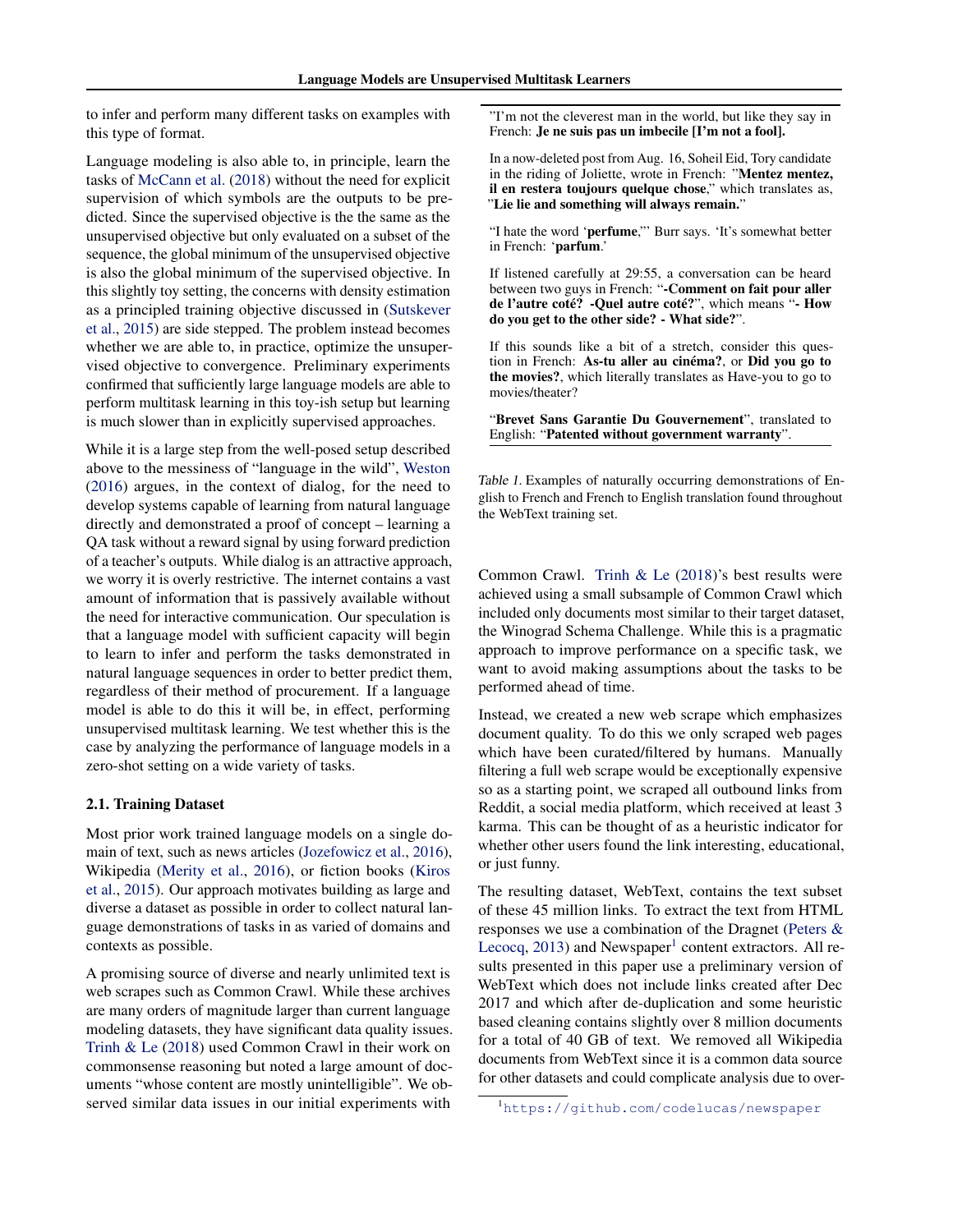lapping training data with test evaluation tasks.

#### 2.2. Input Representation

A general language model (LM) should be able to compute the probability of (and also generate) any string. Current large scale LMs include pre-processing steps such as lowercasing, tokenization, and out-of-vocabulary tokens which restrict the space of model-able strings. While processing Unicode strings as a sequence of UTF-8 bytes elegantly fulfills this requirement as exemplified in work such as Gillick et al. (2015), current byte-level LMs are not competitive with word-level LMs on large scale datasets such as the One Billion Word Benchmark (Al-Rfou et al., 2018). We observed a similar performance gap in our own attempts to train standard byte-level LMs on WebText.

Byte Pair Encoding (BPE) (Sennrich et al., 2015) is a practical middle ground between character and word level language modeling which effectively interpolates between word level inputs for frequent symbol sequences and character level inputs for infrequent symbol sequences. Despite its name, reference BPE implementations often operate on Unicode code points and not byte sequences. These implementations would require including the full space of Unicode symbols in order to model all Unicode strings. This would result in a base vocabulary of over 130,000 before any multi-symbol tokens are added. This is prohibitively large compared to the 32,000 to 64,000 token vocabularies often used with BPE. In contrast, a byte-level version of BPE only requires a base vocabulary of size 256. However, directly applying BPE to the byte sequence results in suboptimal merges due to BPE using a greedy frequency based heuristic for building the token vocabulary. We observed BPE including many versions of common words like dog since they occur in many variations such as dog. dog! dog? . This results in a sub-optimal allocation of limited vocabulary slots and model capacity. To avoid this, we prevent BPE from merging across character categories for any byte sequence. We add an exception for spaces which significantly improves the compression efficiency while adding only minimal fragmentation of words across multiple vocab tokens.

This input representation allows us to combine the empirical benefits of word-level LMs with the generality of byte-level approaches. Since our approach can assign a probability to any Unicode string, this allows us to evaluate our LMs on any dataset regardless of pre-processing, tokenization, or vocab size.

### 2.3. Model

We use a Transformer (Vaswani et al., 2017) based architecture for our LMs. The model largely follows the details of the OpenAI GPT model (Radford et al., 2018) with a

| Parameters | Layers | $d_{model}$ |
|------------|--------|-------------|
| 117M       | 12     | 768         |
| 345M       | 24     | 1024        |
| 762M       | 36     | 1280        |
| 1542M      | 48     | 1600        |

Table 2. Architecture hyperparameters for the 4 model sizes.

few modifications. Layer normalization (Ba et al., 2016) was moved to the input of each sub-block, similar to a pre-activation residual network (He et al., 2016) and an additional layer normalization was added after the final selfattention block. A modified initialization which accounts for the accumulation on the residual path with model depth is used. We scale the weights of residual layers at initialization by a factor of  $1/\sqrt{N}$  where N is the number of residual layers. The vocabulary is expanded to 50,257. We also increase the context size from 512 to 1024 tokens and a larger batchsize of 512 is used.

### 3. Experiments

We trained and benchmarked four LMs with approximately log-uniformly spaced sizes. The architectures are summarized in Table 2. The smallest model is equivalent to the original GPT, and the second smallest equivalent to the largest model from BERT (Devlin et al., 2018). Our largest model, which we call GPT-2, has over an order of magnitude more parameters than GPT. The learning rate of each model was manually tuned for the best perplexity on a 5% held-out sample of WebText. All models still underfit Web-Text and held-out perplexity has as of yet improved given more training time.

#### 3.1. Language Modeling

As an initial step towards zero-shot task transfer, we are interested in understanding how WebText LM's perform at zero-shot domain transfer on the primary task they are trained for – language modeling. Since our model operates on a byte level and does not require lossy pre-processing or tokenization, we can evaluate it on any language model benchmark. Results on language modeling datasets are commonly reported in a quantity which is a scaled or exponentiated version of the average negative log probability per canonical prediction unit - usually a character, a byte, or a word. We evaluate the same quantity by computing the log-probability of a dataset according to a WebText LM and dividing by the number of canonical units. For many of these datasets, WebText LMs would be tested significantly outof-distribution, having to predict aggressively standardized text, tokenization artifacts such as disconnected punctuation and contractions, shuffled sentences, and even the string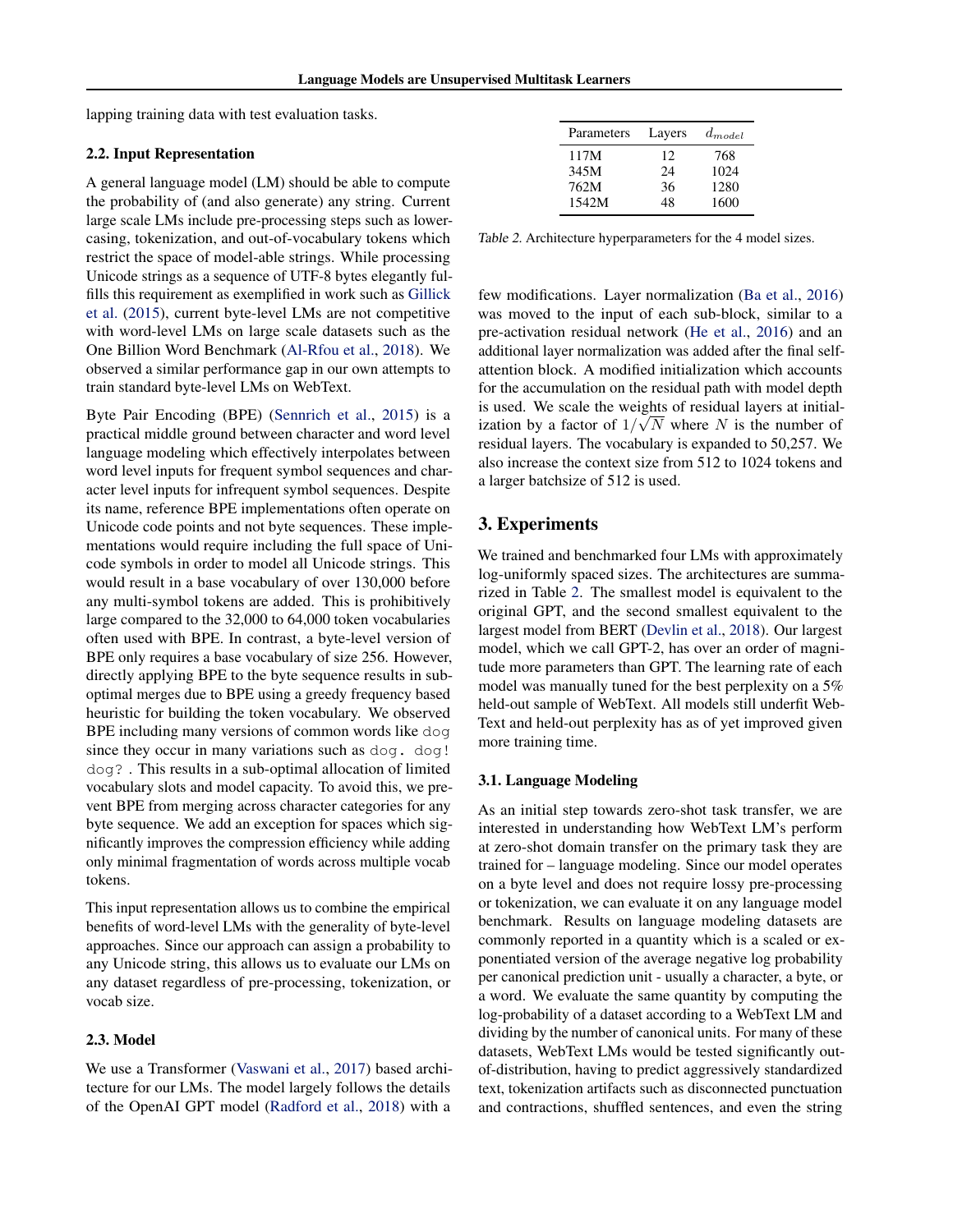Language Models are Unsupervised Multitask Learners

|             | <b>LAMBADA</b> | <b>LAMBADA</b> | <b>CBT-CN</b> | <b>CBT-NE</b> | WikiText2 | <b>PTB</b> | enwik8 | text8 | WikiText103 | 1BW    |
|-------------|----------------|----------------|---------------|---------------|-----------|------------|--------|-------|-------------|--------|
|             | (PPL)          | (ACC)          | (ACC)         | (ACC)         | (PPL)     | (PPL)      | (BPB)  | (BPC) | (PPL)       | (PPL)  |
| <b>SOTA</b> | 99.8           | 59.23          | 85.7          | 82.3          | 39.14     | 46.54      | 0.99   | 1.08  | 18.3        | 21.8   |
| 117M        | 35.13          | 45.99          | 87.65         | 83.4          | 29.41     | 65.85      | 1.16   | 1.17  | 37.50       | 75.20  |
| 345M        | 15.60          | 55.48          | 92.35         | 87.1          | 22.76     | 47.33      | 1.01   | 1.06  | 26.37       | 55.72  |
| 762M        | 10.87          | 60.12          | 93.45         | 88.0          | 19.93     | 40.31      | 0.97   | 1.02  | 22.05       | 44.575 |
| 1542M       | 8.63           | 63.24          | 93.30         | 89.05         | 18.34     | 35.76      | 0.93   | 0.98  | 17.48       | 42.16  |

Table 3. Zero-shot results on many datasets. No training or fine-tuning was performed for any of these results. PTB and WikiText-2 results are from (Gong et al., 2018). CBT results are from (Bajgar et al., 2016). LAMBADA accuracy result is from (Hoang et al., 2018) and LAMBADA perplexity result is from (Grave et al., 2016). Other results are from (Dai et al., 2019).

<UNK> which is extremely rare in WebText - occurring only 26 times in 40 billion bytes. We report our main results in Table 3 using invertible de-tokenizers which remove as many of these tokenization / pre-processing artifacts as possible. Since these de-tokenizers are invertible, we can still calculate the log probability of a dataset and they can be thought of as a simple form of domain adaptation. We observe gains of 2.5 to 5 perplexity for GPT-2 with these de-tokenizers.

WebText LMs transfer well across domains and datasets, improving the state of the art on 7 out of the 8 datasets in a zero-shot setting. Large improvements are noticed on small datasets such as Penn Treebank and WikiText-2 which have only 1 to 2 million training tokens. Large improvements are also noticed on datasets created to measure long-term dependencies like LAMBADA (Paperno et al., 2016) and the Children's Book Test (Hill et al., 2015). Our model is still significantly worse than prior work on the One Billion Word Benchmark (Chelba et al., 2013). This is likely due to a combination of it being both the largest dataset and having some of the most destructive pre-processing - 1BW's sentence level shuffling removes all long-range structure.

### 3.2. Children's Book Test



Figure 2. Performance on the Children's Book Test as a function of model capacity. Human performance are from Bajgar et al. (2016), instead of the much lower estimates from the original paper.

The Children's Book Test (CBT) (Hill et al., 2015) was created to examine the performance of LMs on different categories of words: named entities, nouns, verbs, and prepositions. Rather than reporting perplexity as an evaluation metric, CBT reports accuracy on an automatically constructed cloze test where the task is to predict which of 10 possible choices for an omitted word is correct. Following the LM approach introduced in the original paper, we compute the probability of each choice and the rest of the sentence conditioned on this choice according to the LM, and predict the one with the highest probability. As seen in Figure 2 performance steadily improves as model size is increased and closes the majority of the gap to human performance on this test. Data overlap analysis showed one of the CBT test set books, The Jungle Book by Rudyard Kipling, is in WebText, so we report results on the validation set which has no significant overlap. GPT-2 achieves new state of the art results of 93.3% on common nouns and 89.1% on named entities. A de-tokenizer was applied to remove PTB style tokenization artifacts from CBT.

#### 3.3. LAMBADA

The LAMBADA dataset (Paperno et al., 2016) tests the ability of systems to model long-range dependencies in text. The task is to predict the final word of sentences which require at least 50 tokens of context for a human to successfully predict. GPT-2 improves the state of the art from 99.8 (Grave et al., 2016) to 8.6 perplexity and increases the accuracy of LMs on this test from 19% (Dehghani et al., 2018) to 52.66%. Investigating GPT-2's errors showed most predictions are valid continuations of the sentence, but are not valid final words. This suggests that the LM is not using the additional useful constraint that the word must be the final of the sentence. Adding a stop-word filter as an approximation to this further increases accuracy to 63.24%, improving the overall state of the art on this task by 4%. The previous state of the art (Hoang et al., 2018) used a different restricted prediction setting where the outputs of the model were constrained to only words that appeared in the context. For GPT-2, this restriction is harmful rather than helpful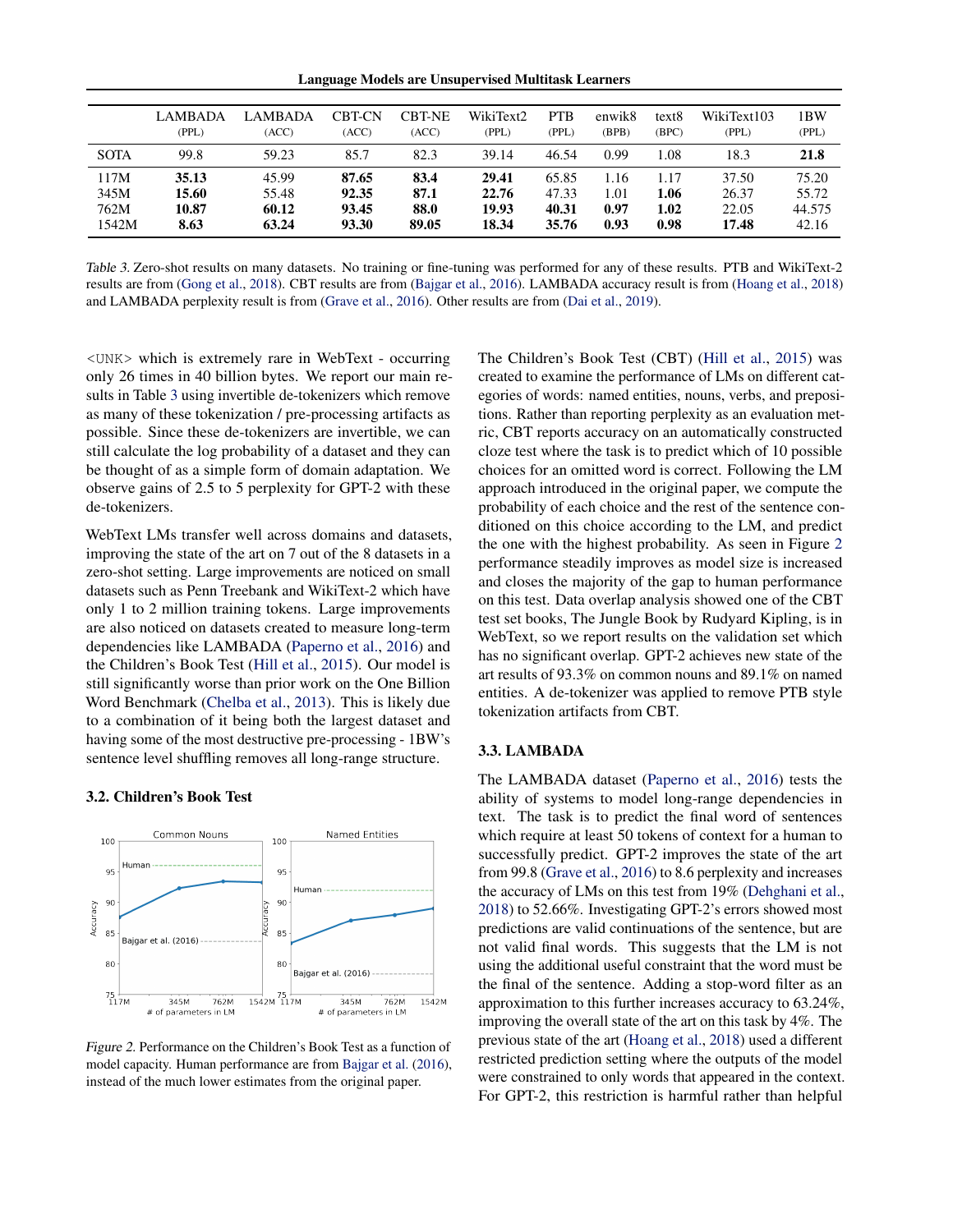since 19% of answers are not in context. We use a version of the dataset without preprocessing.

#### 3.4. Winograd Schema Challenge



Figure 3. Performance on the Winograd Schema Challenge as a function of model capacity.

The Winograd Schema challenge (Levesque et al., 2012) was constructed to measure the capability of a system to perform commonsense reasoning by measuring its ability to resolve ambiguities in text. Recently Trinh & Le (2018) demonstrated significant progress on this challenge using LMs, by predicting the resolution of the ambiguity with higher probability. We follow their problem formulation and visualize the performance of our models with both full and partial scoring techniques in Figure 3. GPT-2 improves state of the art accuracy by 7%, achieving 70.70%. The dataset is quite small with only 273 examples so we recommend reading Trichelair et al. (2018) to help contextualize this result.

#### 3.5. Reading Comprehension

The Conversation Question Answering dataset (CoQA) Reddy et al. (2018) consists of documents from 7 different domains paired with natural language dialogues between a question asker and a question answerer about the document. CoQA tests reading comprehension capabilities and also the ability of models to answer questions that depend on conversation history (such as "Why?").

Greedy decoding from GPT-2 when conditioned on a document, the history of the associated conversation, and a final token A: achieves 55 F1 on the development set. This matches or exceeds the performance of 3 out of 4 baseline systems without using the 127,000+ manually collected question answer pairs those baselines were trained on. The supervised SOTA, a BERT based system (Devlin et al.,

|                  | $R-1$ | $R-2$ | $R-I$ | R-AVG |
|------------------|-------|-------|-------|-------|
| Bottom-Up Sum    | 41.22 | 18.68 | 38.34 | 32.75 |
| Lede-3           | 40.38 | 17.66 | 36.62 | 31.55 |
| $Seq2Seq + Attn$ | 31.33 | 11.81 | 28.83 | 23.99 |
| GPT-2 TL; DR:    | 29.34 | 8.27  | 26.58 | 21.40 |
| Random-3         | 28.78 | 8.63  | 25.52 | 20.98 |
| GPT-2 no hint    | 21.58 | 4.03  | 19.47 | 15.03 |

Table 4. Summarization performance as measured by ROUGE F1 metrics on the CNN and Daily Mail dataset. Bottom-Up Sum is the SOTA model from (Gehrmann et al., 2018)

2018), is nearing the 89 F1 performance of humans. While GPT-2's performance is exciting for a system without any supervised training, some inspection of its answers and errors suggests GPT-2 often uses simple retrieval based heuristics such as *answer with a name from the document in response to a who question*.

### 3.6. Summarization

We test GPT-2's ability to perform summarization on the CNN and Daily Mail dataset (Nallapati et al., 2016). To induce summarization behavior we add the text  $TL$ ; DR: after the article and generate 100 tokens with  $Top-k$  random sampling (Fan et al., 2018) with  $k = 2$  which reduces repetition and encourages more abstractive summaries than greedy decoding. We use the first 3 generated sentences in these 100 tokens as the summary. While qualitatively the generations resemble summaries, as shown in Table 14, they often focus on recent content from the article or confuse specific details such as how many cars were involved in a crash or whether a logo was on a hat or shirt. On the commonly reported ROUGE 1,2,L metrics the generated summaries only begin to approach the performance of classic neural baselines and just barely outperforms selecting 3 random sentences from the article. GPT-2's performance drops by 6.4 points on the aggregate metric when the task hint is removed which demonstrates the ability to invoke task specific behavior in a language model with natural language.

### 3.7. Translation

We test whether GPT-2 has begun to learn how to translate from one language to another. In order to help it infer that this is the desired task, we condition the language model on a context of example pairs of the format english sentence = french sentence and then after a final prompt of english sentence = we sample from the model with greedy decoding and use the first generated sentence as the translation. On the WMT-14 English-French test set, GPT-2 gets 5 BLEU, which is slightly worse than a word-by-word substitution with a bilingual lexicon inferred in previous work on unsupervised word translation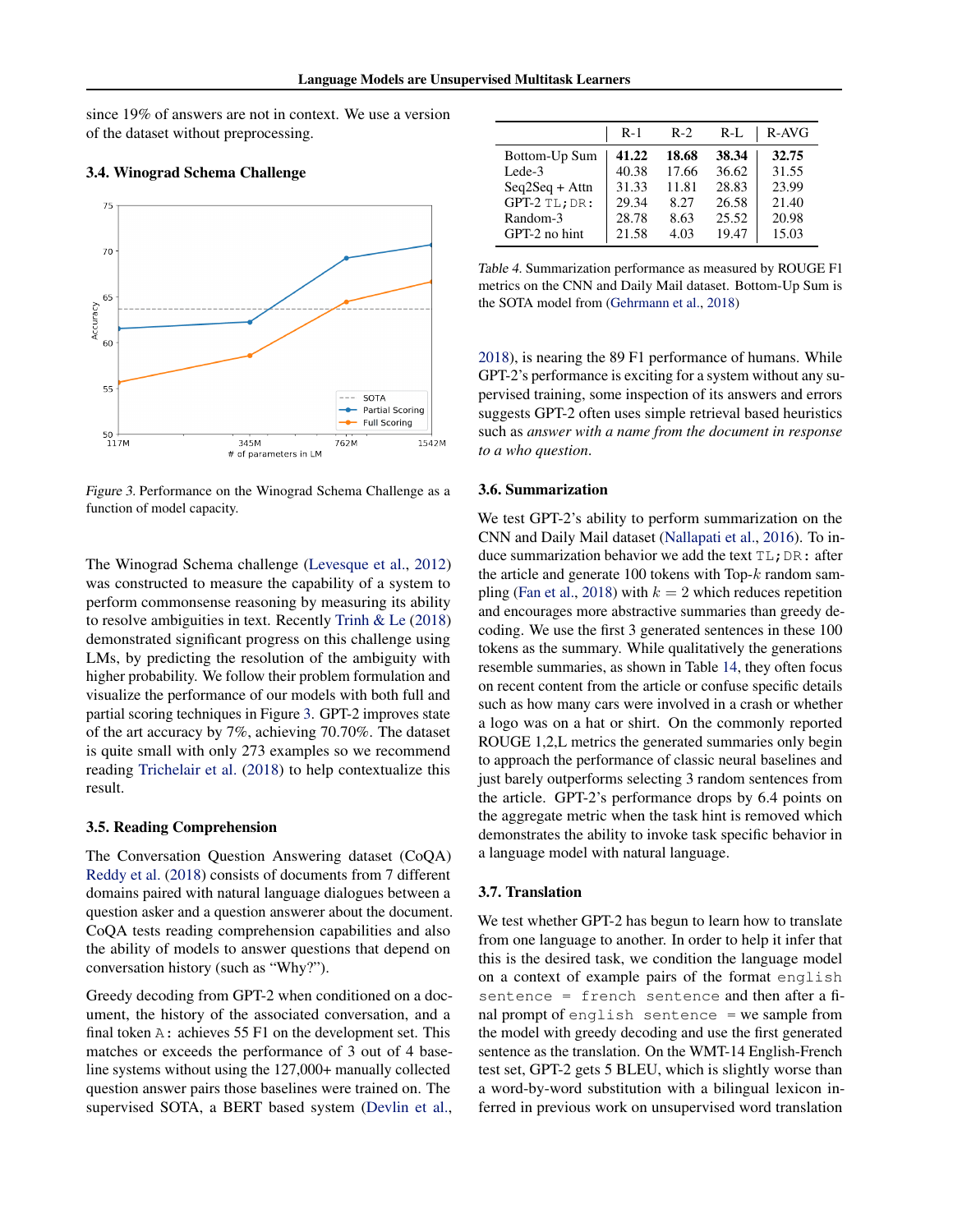| Ouestion                                                                          | <b>Generated Answer</b> | Correct | Probability |
|-----------------------------------------------------------------------------------|-------------------------|---------|-------------|
| Who wrote the book the origin of species?                                         | Charles Darwin          | ✓       | 83.4%       |
| Who is the founder of the ubuntu project?                                         | Mark Shuttleworth       | ✓       | 82.0%       |
| Who is the quarterback for the green bay packers?                                 | Aaron Rodgers           | ℐ       | 81.1%       |
| Panda is a national animal of which country?                                      | China                   |         | 76.8%       |
| Who came up with the theory of relativity?                                        | Albert Einstein         |         | 76.4%       |
| When was the first star wars film released?                                       | 1977                    |         | 71.4%       |
| What is the most common blood type in sweden?                                     | $\mathsf{A}$            | х       | 70.6%       |
| Who is regarded as the founder of psychoanalysis?                                 | Sigmund Freud           | ℐ       | 69.3%       |
| Who took the first steps on the moon in 1969?                                     | Neil Armstrong          |         | 66.8%       |
| Who is the largest supermarket chain in the uk?                                   | Tesco                   |         | 65.3%       |
| What is the meaning of shalom in english?                                         | peace                   |         | 64.0%       |
| Who was the author of the art of war?                                             | Sun Tzu                 |         | 59.6%       |
| Largest state in the us by land mass?                                             | California              | х       | 59.2%       |
| Green algae is an example of which type of reproduction?                          | parthenogenesis         | х       | 56.5%       |
| Vikram samvat calender is official in which country?                              | India                   |         | 55.6%       |
| Who is mostly responsible for writing the declaration of independence?            | Thomas Jefferson        |         | 53.3%       |
| What us state forms the western boundary of montana?                              | Montana                 | х       | 52.3%       |
| Who plays ser davos in game of thrones?                                           | Peter Dinklage          | х       | 52.1%       |
| Who appoints the chair of the federal reserve system?                             | Janet Yellen            | х       | 51.5%       |
| State the process that divides one nucleus into two genetically identical nuclei? | mitosis                 |         | 50.7%       |
| Who won the most myp awards in the nba?                                           | Michael Jordan          | х       | 50.2%       |
| What river is associated with the city of rome?                                   | the Tiber               |         | 48.6%       |
| Who is the first president to be impeached?                                       | Andrew Johnson          |         | 48.3%       |
| Who is the head of the department of homeland security 2017?                      | John Kelly              |         | 47.0%       |
| What is the name given to the common currency to the european union?              | Euro                    |         | 46.8%       |
| What was the emperor name in star wars?                                           | Palpatine               |         | 46.5%       |
| Do you have to have a gun permit to shoot at a range?                             | N <sub>o</sub>          | ✓       | 46.4%       |
| Who proposed evolution in 1859 as the basis of biological development?            | Charles Darwin          | ✓       | 45.7%       |
| Nuclear power plant that blew up in russia?                                       | Chernobyl               |         | 45.7%       |
| Who played john connor in the original terminator?                                | Arnold Schwarzenegger   | х       | 45.2%       |

Table 5. The 30 most confident answers generated by GPT-2 on the development set of Natural Questions sorted by their probability according to GPT-2. None of these questions appear in WebText according to the procedure described in Section 4.

(Conneau et al., 2017b). On the WMT-14 French-English test set, GPT-2 is able to leverage its very strong English language model to perform significantly better, achieving 11.5 BLEU. This outperforms several unsupervised machine translation baselines from (Artetxe et al., 2017) and (Lample et al., 2017) but is still much worse than the 33.5 BLEU of the current best unsupervised machine translation approach (Artetxe et al., 2019). Performance on this task was surprising to us, since we deliberately removed non-English webpages from WebText as a filtering step. In order to confirm this, we ran a byte-level language detector<sup>2</sup> on WebText which detected only 10MB of data in the French language which is approximately 500x smaller than the monolingual French corpus common in prior unsupervised machine translation research.

#### 3.8. Question Answering

A potential way to test what information is contained within a language model is to evaluate how often it generates the correct answer to factoid-style questions. Previous showcasing of this behavior in neural systems where all information is stored in parameters such as *A Neural Conversational Model* (Vinyals & Le, 2015) reported qualitative results due to the lack of high-quality evaluation datasets. The recently introduced Natural Questions dataset (Kwiatkowski et al., 2019) is a promising resource to test this more quantitatively. Similar to translation, the context of the language model is seeded with example question answer pairs which helps the model infer the short answer style of the dataset. GPT-2 answers 4.1% of questions correctly when evaluated by the exact match metric commonly used on reading comprehension datasets like SQUAD.<sup>3</sup> As a comparison point, the smallest model does not exceed the 1.0% accuracy of an incredibly simple baseline which returns the most common answer for each question type (who, what, where, etc...). GPT-2 answers 5.3 times more questions correctly, suggesting that model capacity has been a major factor in the poor performance of neural systems on this kind of task as of yet. The probability GPT-2 assigns to its generated answers is well calibrated and GPT-2 has an accuracy of 63.1% on the 1% of questions it is most confident in. The 30 most confident answers generated by GPT-2 on development set questions are shown in Table 5. The performance of GPT-2 is still much, much, worse than the 30 to 50% range of open domain question answering systems which hybridize information retrieval with extractive document question answering (Alberti et al., 2019).

<sup>2</sup>https://github.com/CLD2Owners/cld2

 $3$ Alec, who previously thought of himself as good at random trivia, answered 17 of 100 randomly sampled examples correctly when tested in the same setting as GPT-2. He actually only got 14 right but he should have gotten those other 3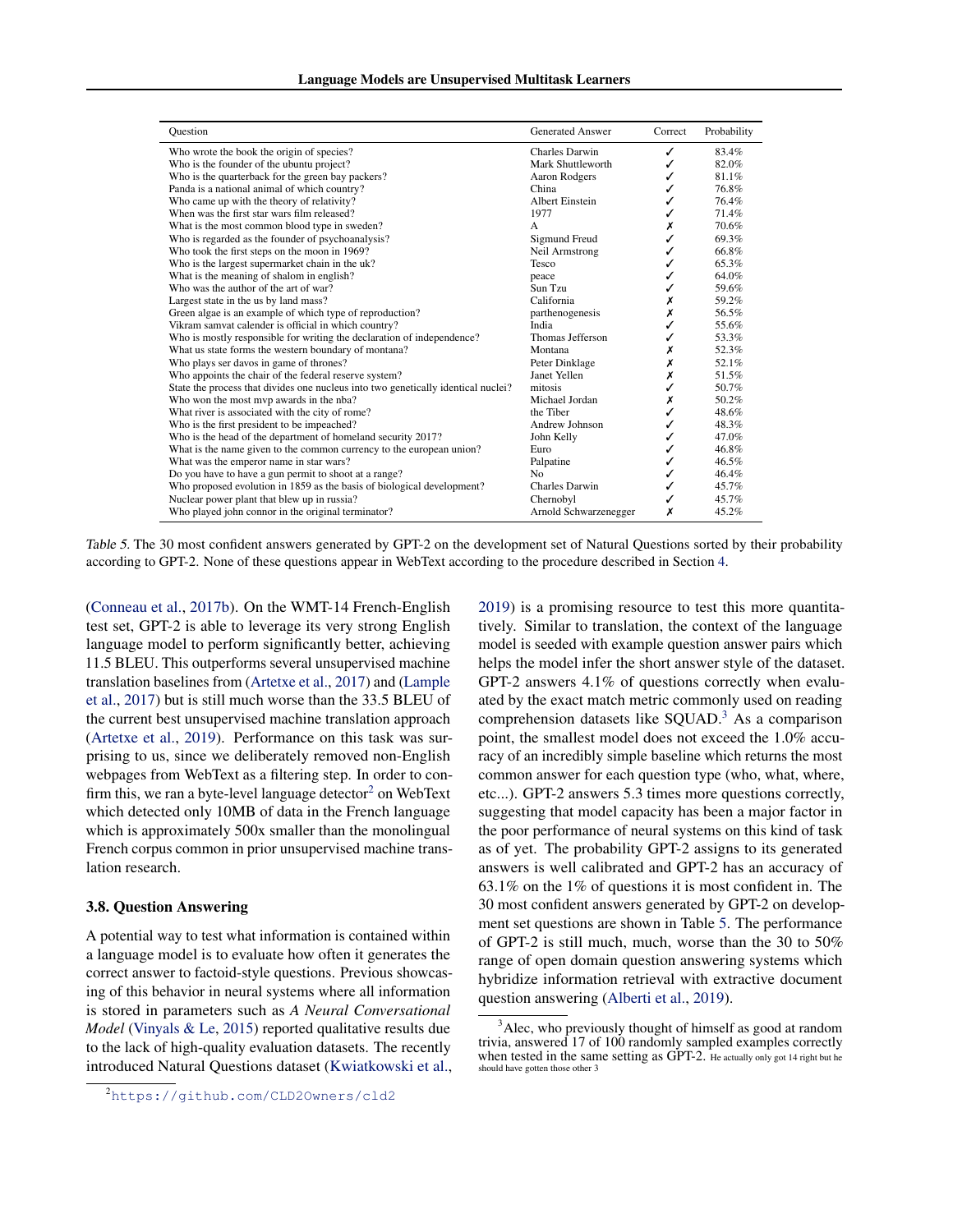|               | PT <sub>R</sub> | WikiText-2 | enwik8   | text8    | Wikitext-103 | 1RW       |
|---------------|-----------------|------------|----------|----------|--------------|-----------|
| Dataset train | $2.67\%$        | 0.66%      | $7.50\%$ | $2.34\%$ | $9.09\%$     | $13.19\%$ |
| WebText train | $0.88\%$        | $1.63\%$   | 6.31\%   | $3.94\%$ | $2.42\%$     | $3.75\%$  |

Table 6. Percentage of test set 8 grams overlapping with training sets.

### 4. Generalization vs Memorization

Recent work in computer vision has shown that common image datasets contain a non-trivial amount of near-duplicate images. For instance CIFAR-10 has 3.3% overlap between train and test images (Barz & Denzler, 2019). This results in an over-reporting of the generalization performance of machine learning systems. As the size of datasets increases this issue becomes increasingly likely which suggests a similar phenomena could be happening with WebText. Therefore it is important to analyze how much test data also shows up in the training data.

To study this we created Bloom filters containing 8-grams of WebText training set tokens. To improve recall, strings were normalized to contain only lower-cased alphanumeric words with a single space as a delimiter. The Bloom filters were constructed such that the false positive rate is upper bounded by  $\frac{1}{10^8}$ . We further verified the low false positive rate by generating 1M strings, of which zero were found by the filter.

These Bloom filters let us calculate, given a dataset, the percentage of 8-grams from that dataset that are also found in the WebText training set. Table 6 shows this overlap analysis for the test sets of common LM benchmarks. Common LM datasets' test sets have between 1-6% overlap with Web-Text train, with an average of overlap of 3.2%. Somewhat surprisingly, many datasets have larger overlaps with their own training splits, with an average of 5.9% overlap.

Our approach optimizes for recall, and while manual inspection of the overlaps shows many common phrases, there are many longer matches that are due to duplicated data. This is not unique to WebText. For instance, we discovered that the test set of WikiText-103 has an article which is also in the training dataset. Since there are only 60 articles in the test set there is at least an overlap of  $1.6\%$ <sup>4</sup>. Potentially more worryingly, 1BW has an overlap of nearly 13.2% with its own training set according to our procedure.

For the Winograd Schema Challenge, we found only 10 schemata which had any 8-gram overlaps with the WebText training set. Of these, 2 were spurious matches. Of the remaining 8, only 1 schema appeared in any contexts that gave away the answer.

For CoQA, about 15% of documents in the news domain are already in WebText and the model performs about 3 F1 better on these. CoQA's development set metric reports the average performance over 5 different domains and we measure a gain of about 0.5-1.0 F1 due to overlap across the various domains. However, no actual training questions or answers are in WebText since CoQA was released after the cutoff date for links in WebText.

On LAMBADA, the average overlap is 1.2%. GPT-2 performs about 2 perplexity better on examples with greater than 15% overlap. Recalculating metrics when excluding all examples with any overlap shifts results from 8.6 to 8.7 perplexity and reduces accuracy from 63.2% to 62.9%. This very small change in overall results is likely due to only 1 in 200 examples having significant overlap.

Overall, our analysis suggests that data overlap between WebText training data and specific evaluation datasets provides a small but consistent benefit to reported results. However, for most datasets we do not notice significantly larger overlaps than those already existing between standard training and test sets, as Table 6 highlights.

Understanding and quantifying how highly similar text impacts performance is an important research question. Better de-duplication techniques such as scalable fuzzy matching could also help better answer these questions. For now, we recommend the use of n-gram overlap based de-duplication as an important verification step and sanity check during the creation of training and test splits for new NLP datasets.

Another potential way of determining whether the performance of WebText LMs is attributable to memorization is inspecting their performance on their own held-out set. As shown in Figure 4, performance on both the training and test sets of WebText are similar and improve together as model size is increased. This suggests even GPT-2 is still underfitting on WebText in many ways.

GPT-2 is also able to write news articles about the discovery of talking unicorns. An example is provided in Table 13.

# 5. Related Work

A significant portion of this work measured the performance of larger language models trained on larger datasets. This

<sup>&</sup>lt;sup>4</sup>A significant portion of additional overlap is due to editors reusing some paragraphs across multiple articles with a shared theme such as various battles in the Korean War.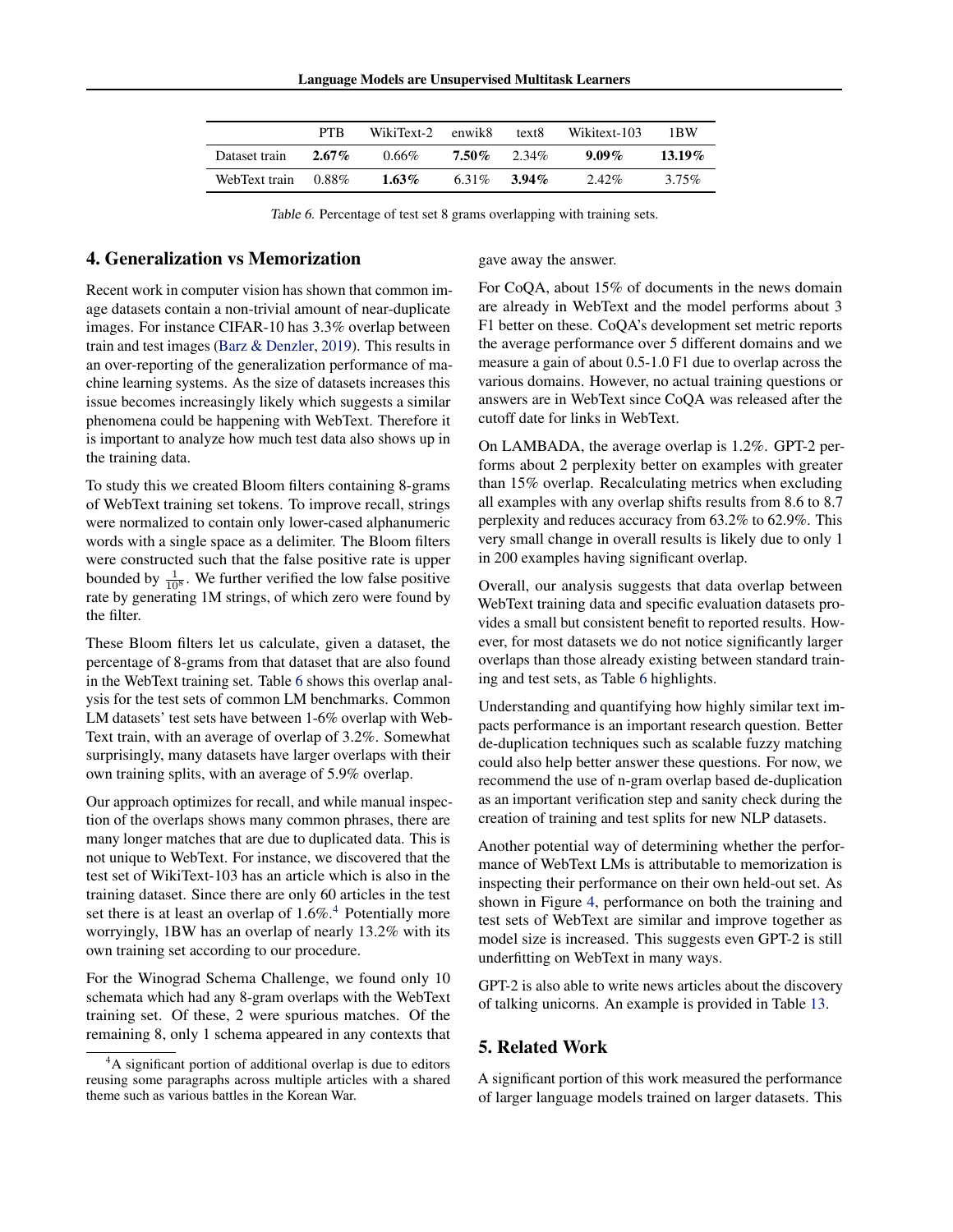

Figure 4. The performance of LMs trained on WebText as a function of model size.

is similar to the work of Jozefowicz et al. (2016) which scaled RNN based language models on the 1 Billion Word Benchmark. Bajgar et al. (2016) also previously improved results on the Children's Book Test by creating a much larger training dataset out of Project Gutenberg to supplement the standard training dataset. Hestness et al. (2017) conducted a thorough analysis of how the performance of various deep learning models changes as a function of both model capacity and dataset size. Our experiments, while much noisier across tasks, suggest similar trends hold for sub-tasks of an objective and continue into the 1B+ parameter regime.

Interesting learned functionality in generative models has been documented before such as the cells in an RNN language model performing line-width tracking and quote/comment detection Karpathy et al. (2015). More inspirational to our work was the observation of Liu et al. (2018) that a model trained to generate Wikipedia articles also learned to translate names between languages.

Previous work has explored alternative approaches to filtering and constructing a large text corpus of web pages, such as the iWeb Corpus (Davies, 2018).

There has been extensive work on pre-training methods for language tasks. In addition to those mentioned in the introduction, GloVe (Pennington et al., 2014) scaled word vector representation learning to all of Common Crawl. An influential early work on deep representation learning for text was *Skip-thought Vectors* (Kiros et al., 2015). McCann et al. (2017) explored the use of representations derived from machine translation models and Howard & Ruder (2018) improved the RNN based fine-tuning approaches of (Dai & Le, 2015). (Conneau et al., 2017a) studied the transfer performance of representations learned by natural language inference models and (Subramanian et al., 2018) explored large-scale multitask training.

(Ramachandran et al., 2016) demonstrated that seq2seq models benefit from being initialized with pre-trained language models as encoders and decoders. More recent work has shown that LM pre-training is helpful when fine-tuned for difficult generation tasks like chit-chat dialog and dialog based question answering systems as well (Wolf et al., 2019) (Dinan et al., 2018).

# 6. Discussion

Much research has been dedicated to learning (Hill et al., 2016), understanding (Levy & Goldberg, 2014), and critically evaluating (Wieting & Kiela, 2019) the representations of both supervised and unsupervised pre-training methods. Our results suggest that unsupervised task learning is an additional promising area of research to explore. These findings potentially help explain the widespread success of pre-training techniques for down-stream NLP tasks as we show that, in the limit, one of these pre-training techniques begins to learn to perform tasks directly without the need for supervised adaption or modification.

On reading comprehension the performance of GPT-2 is competitive with supervised baselines in a zero-shot setting. However, on other tasks such as summarization, while it is qualitatively performing the task, its performance is still only rudimentary according to quantitative metrics. While suggestive as a research result, in terms of practical applications, the zero-shot performance of GPT-2 is still far from use-able.

We have studied the zero-shot performance of WebText LMs on many canonical NLP tasks, but there are many additional tasks that could be evaluated. There are undoubtedly many practical tasks where the performance of GPT-2 is still no better than random. Even on common tasks that we evaluated on, such as question answering and translation, language models only begin to outperform trivial baselines when they have sufficient capacity.

While zero-shot performance establishes a baseline of the potential performance of GPT-2 on many tasks, it is not clear where the ceiling is with finetuning. On some tasks, GPT-2's fully abstractive output is a significant departure from the extractive pointer network (Vinyals et al., 2015) based outputs which are currently state of the art on many question answering and reading comprehension datasets. Given the prior success of fine-tuning GPT, we plan to investigate fine-tuning on benchmarks such as decaNLP and GLUE, especially since it is unclear whether the additional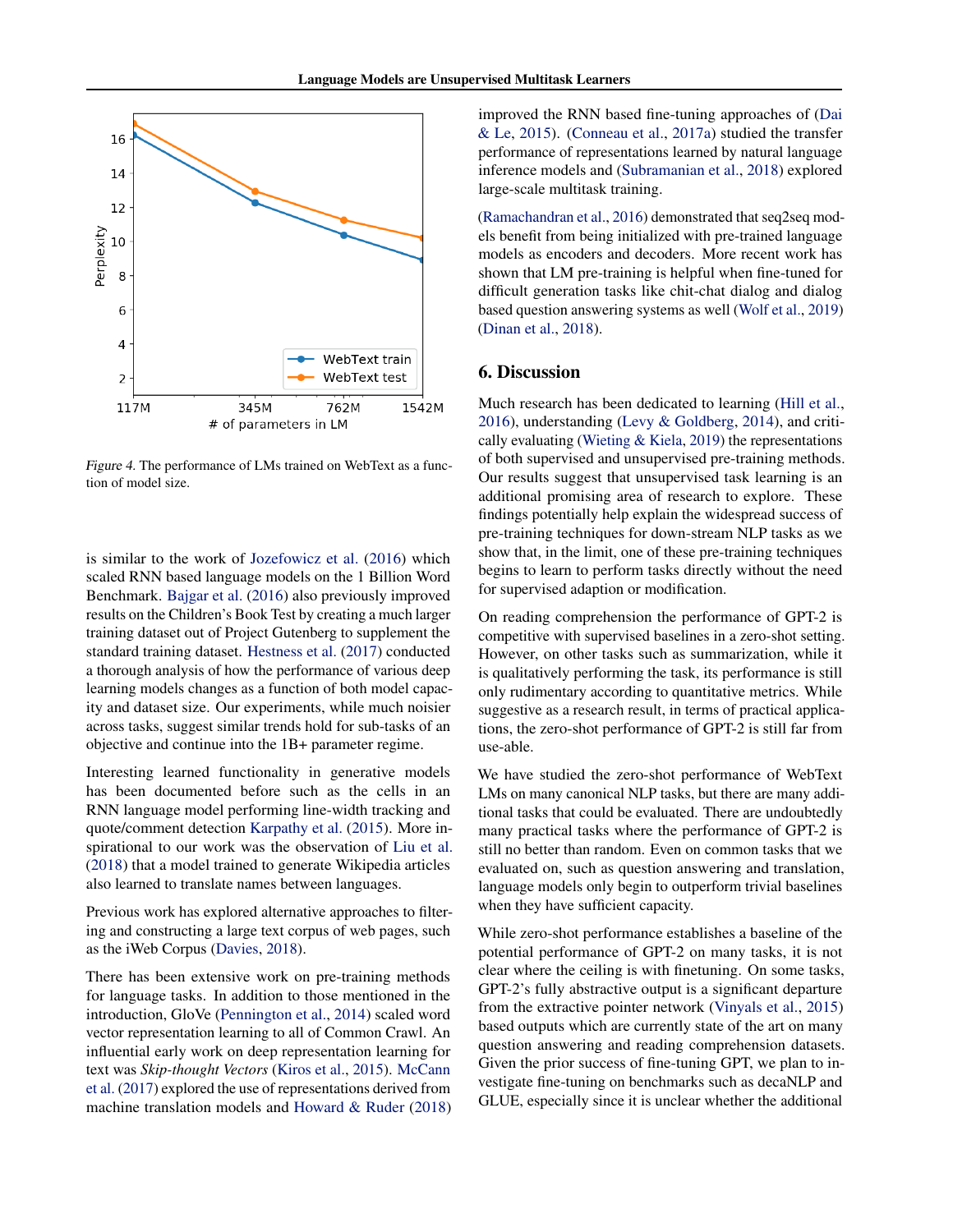training data and capacity of GPT-2 is sufficient to overcome the inefficiencies of uni-directional representations demonstrated by BERT (Devlin et al., 2018).

# 7. Conclusion

When a large language model is trained on a sufficiently large and diverse dataset it is able to perform well across many domains and datasets. GPT-2 zero-shots to state of the art performance on 7 out of 8 tested language modeling datasets. The diversity of tasks the model is able to perform in a zero-shot setting suggests that high-capacity models trained to maximize the likelihood of a sufficiently varied text corpus begin to learn how to perform a surprising amount of tasks without the need for explicit supervision.<sup>5</sup>

# Acknowledgements

Thanks to everyone who wrote the text, shared the links, and upvoted the content in WebText. Many millions of people were involved in creating the data that GPT-2 was trained on. Also thanks to all the Googlers who helped us with training infrastructure, including Zak Stone, JS Riehl, Jonathan Hseu, Russell Power, Youlong Cheng, Noam Shazeer, Solomon Boulos, Michael Banfield, Aman Gupta, Daniel Sohn, and many more. Finally thanks to the people who gave feedback on drafts of the paper: Jacob Steinhardt, Sam Bowman, Geoffrey Irving, and Madison May.

### References

- Al-Rfou, R., Choe, D., Constant, N., Guo, M., and Jones, L. Character-level language modeling with deeper self-attention. *arXiv preprint arXiv:1808.04444*, 2018.
- Alberti, C., Lee, K., and Collins, M. A bert baseline for the natural questions. *arXiv preprint arXiv:1901.08634*, 2019.
- Alcorn, M. A., Li, Q., Gong, Z., Wang, C., Mai, L., Ku, W.-S., and Nguyen, A. Strike (with) a pose: Neural networks are easily fooled by strange poses of familiar objects. *arXiv preprint arXiv:1811.11553*, 2018.
- Amodei, D., Ananthanarayanan, S., Anubhai, R., Bai, J., Battenberg, E., Case, C., Casper, J., Catanzaro, B., Cheng, Q., Chen, G., et al. Deep speech 2: End-to-end speech recognition in english and mandarin. In *International Conference on Machine Learning*, pp. 173–182, 2016.
- Artetxe, M., Labaka, G., Agirre, E., and Cho, K. Unsupervised neural machine translation. *arXiv preprint arXiv:1710.11041*, 2017.
- Artetxe, M., Labaka, G., and Agirre, E. An effective approach to unsupervised machine translation. *arXiv preprint arXiv:1902.01313*, 2019.
- Ba, J. L., Kiros, J. R., and Hinton, G. E. Layer normalization. *arXiv preprint arXiv:1607.06450*, 2016.
- Bajgar, O., Kadlec, R., and Kleindienst, J. Embracing data abundance: Booktest dataset for reading comprehension. *arXiv preprint arXiv:1610.00956*, 2016.
- Barz, B. and Denzler, J. Do we train on test data? purging cifar of near-duplicates. *arXiv preprint arXiv:1902.00423*, 2019.
- Bengio, Y., Ducharme, R., Vincent, P., and Jauvin, C. A neural probabilistic language model. *Journal of machine learning research*, 3(Feb):1137–1155, 2003.
- Bowman, S. R., Pavlick, E., Grave, E., Van Durme, B., Wang, A., Hula, J., Xia, P., Pappagari, R., McCoy, R. T., Patel, R., et al. Looking for elmo's friends: Sentence-level pretraining beyond language modeling. *arXiv preprint arXiv:1812.10860*, 2018.
- Caruana, R. Multitask learning. *Machine learning*, 28(1):41–75, 1997.
- Chelba, C., Mikolov, T., Schuster, M., Ge, Q., Brants, T., Koehn, P., and Robinson, T. One billion word benchmark for measuring progress in statistical language modeling. *arXiv preprint arXiv:1312.3005*, 2013.
- Collobert, R., Weston, J., Bottou, L., Karlen, M., Kavukcuoglu, K., and Kuksa, P. Natural language processing (almost) from scratch. *Journal of Machine Learning Research*, 12(Aug):2493– 2537, 2011.
- Conneau, A., Kiela, D., Schwenk, H., Barrault, L., and Bordes, A. Supervised learning of universal sentence representations from natural language inference data. *arXiv preprint arXiv:1705.02364*, 2017a.
- Conneau, A., Lample, G., Ranzato, M., Denoyer, L., and Jégou, H. Word translation without parallel data. *arXiv preprint arXiv:1710.04087*, 2017b.
- Dai, A. M. and Le, Q. V. Semi-supervised sequence learning. In *Advances in neural information processing systems*, pp. 3079– 3087, 2015.
- Dai, Z., Yang, Z., Yang, Y., Cohen, W. W., Carbonell, J., Le, Q. V., and Salakhutdinov, R. Transformer-xl: Attentive language models beyond a fixed-length context. *arXiv preprint arXiv:1901.02860*, 2019.
- Davies, M. The 14 billion word iweb corpus. *https://corpus.byu.edu/iWeb/*, 2018.
- Dehghani, M., Gouws, S., Vinyals, O., Uszkoreit, J., and Kaiser, Ł. Universal transformers. *arXiv preprint arXiv:1807.03819*, 2018.
- Devlin, J., Chang, M.-W., Lee, K., and Toutanova, K. Bert: Pretraining of deep bidirectional transformers for language understanding. *arXiv preprint arXiv:1810.04805*, 2018.
- Dinan, E., Roller, S., Shuster, K., Fan, A., Auli, M., and Weston, J. Wizard of wikipedia: Knowledge-powered conversational agents. *arXiv preprint arXiv:1811.01241*, 2018.
- Fan, A., Lewis, M., and Dauphin, Y. Hierarchical neural story generation. *arXiv preprint arXiv:1805.04833*, 2018.

<sup>&</sup>lt;sup>5</sup>Preliminary code for downloading and using the small model is available at https://github.com/openai/gpt-2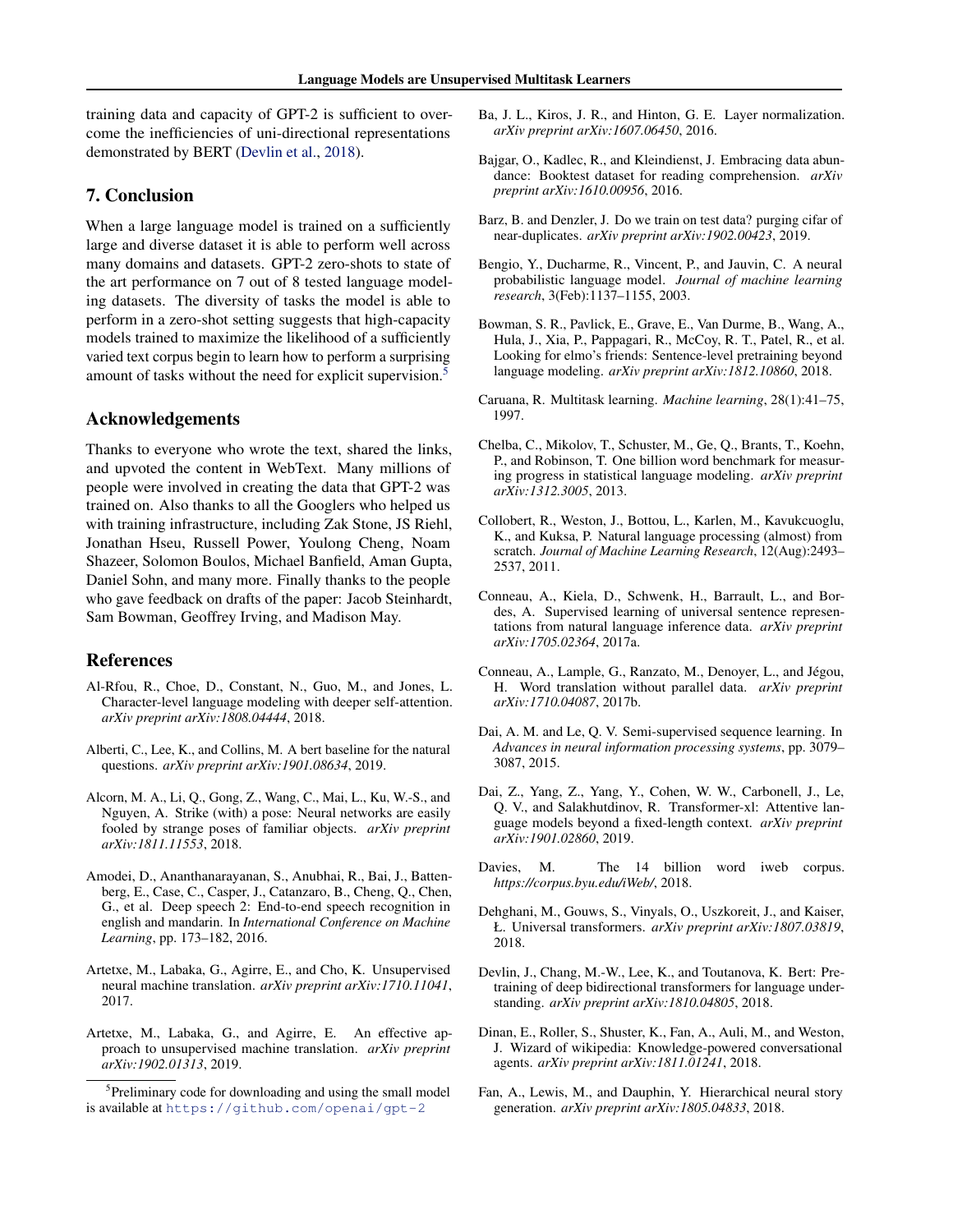- Finn, C., Abbeel, P., and Levine, S. Model-agnostic metalearning for fast adaptation of deep networks. *arXiv preprint arXiv:1703.03400*, 2017.
- Gehrmann, S., Deng, Y., and Rush, A. M. Bottom-up abstractive summarization. *arXiv preprint arXiv:1808.10792*, 2018.
- Gillick, D., Brunk, C., Vinyals, O., and Subramanya, A. Multilingual language processing from bytes. *arXiv preprint arXiv:1512.00103*, 2015.
- Gong, C., He, D., Tan, X., Qin, T., Wang, L., and Liu, T.-Y. Frage: frequency-agnostic word representation. In *Advances in Neural Information Processing Systems*, pp. 1341–1352, 2018.
- Grave, E., Joulin, A., and Usunier, N. Improving neural language models with a continuous cache. *arXiv preprint arXiv:1612.04426*, 2016.
- He, K., Zhang, X., Ren, S., and Sun, J. Identity mappings in deep residual networks. In *European conference on computer vision*, pp. 630–645. Springer, 2016.
- Hestness, J., Narang, S., Ardalani, N., Diamos, G., Jun, H., Kianinejad, H., Patwary, M., Ali, M., Yang, Y., and Zhou, Y. Deep learning scaling is predictable, empirically. *arXiv preprint arXiv:1712.00409*, 2017.
- Hill, F., Bordes, A., Chopra, S., and Weston, J. The goldilocks principle: Reading children's books with explicit memory representations. *arXiv preprint arXiv:1511.02301*, 2015.
- Hill, F., Cho, K., and Korhonen, A. Learning distributed representations of sentences from unlabelled data. *arXiv preprint arXiv:1602.03483*, 2016.
- Hoang, L., Wiseman, S., and Rush, A. M. Entity tracking improves cloze-style reading comprehension. *arXiv preprint arXiv:1810.02891*, 2018.
- Howard, J. and Ruder, S. Universal language model fine-tuning for text classification. In *Proceedings of the 56th Annual Meeting of the Association for Computational Linguistics (Volume 1: Long Papers)*, volume 1, pp. 328–339, 2018.
- Jelinek, F. and Mercer, R. L. Interpolated estimation of markov source parameters from sparse data. *In Proceedings of the Workshop on Pattern Recognition in Practice, Amsterdam, The Netherlands: North-Holland, May.*, 1980.
- Jia, R. and Liang, P. Adversarial examples for evaluating reading comprehension systems. *arXiv preprint arXiv:1707.07328*, 2017.
- Jozefowicz, R., Vinyals, O., Schuster, M., Shazeer, N., and Wu, Y. Exploring the limits of language modeling. *arXiv preprint arXiv:1602.02410*, 2016.
- Kaiser, L., Gomez, A. N., Shazeer, N., Vaswani, A., Parmar, N., Jones, L., and Uszkoreit, J. One model to learn them all. *arXiv preprint arXiv:1706.05137*, 2017.
- Karpathy, A., Johnson, J., and Fei-Fei, L. Visualizing and understanding recurrent networks. *arXiv preprint arXiv:1506.02078*, 2015.
- Kirkpatrick, J., Pascanu, R., Rabinowitz, N., Veness, J., Desjardins, G., Rusu, A. A., Milan, K., Quan, J., Ramalho, T., Grabska-Barwinska, A., et al. Overcoming catastrophic forgetting in neural networks. *Proceedings of the national academy of sciences*, pp. 201611835, 2017.
- Kiros, R., Zhu, Y., Salakhutdinov, R. R., Zemel, R., Urtasun, R., Torralba, A., and Fidler, S. Skip-thought vectors. In *Advances in neural information processing systems*, pp. 3294–3302, 2015.
- Krizhevsky, A., Sutskever, I., and Hinton, G. E. Imagenet classification with deep convolutional neural networks. In *Advances in neural information processing systems*, pp. 1097–1105, 2012.
- Kwiatkowski, T., Palomaki, J., Rhinehart, O., Collins, M., Parikh, A., Alberti, C., Epstein, D., Polosukhin, I., Kelcey, M., Devlin, J., et al. Natural questions: a benchmark for question answering research. 2019.
- Lake, B. M., Ullman, T. D., Tenenbaum, J. B., and Gershman, S. J. Building machines that learn and think like people. *Behavioral and Brain Sciences*, 40, 2017.
- Lample, G., Conneau, A., Denoyer, L., and Ranzato, M. Unsupervised machine translation using monolingual corpora only. *arXiv preprint arXiv:1711.00043*, 2017.
- Levesque, H., Davis, E., and Morgenstern, L. The winograd schema challenge. In *Thirteenth International Conference on the Principles of Knowledge Representation and Reasoning*, 2012.
- Levy, O. and Goldberg, Y. Neural word embedding as implicit matrix factorization. In *Advances in neural information processing systems*, pp. 2177–2185, 2014.
- Liu, P. J., Saleh, M., Pot, E., Goodrich, B., Sepassi, R., Kaiser, L., and Shazeer, N. Generating wikipedia by summarizing long sequences. *arXiv preprint arXiv:1801.10198*, 2018.
- McCann, B., Bradbury, J., Xiong, C., and Socher, R. Learned in translation: Contextualized word vectors. In *Advances in Neural Information Processing Systems*, pp. 6294–6305, 2017.
- McCann, B., Keskar, N. S., Xiong, C., and Socher, R. The natural language decathlon: Multitask learning as question answering. *arXiv preprint arXiv:1806.08730*, 2018.
- Merity, S., Xiong, C., Bradbury, J., and Socher, R. Pointer sentinel mixture models. *arXiv preprint arXiv:1609.07843*, 2016.
- Mikolov, T., Sutskever, I., Chen, K., Corrado, G. S., and Dean, J. Distributed representations of words and phrases and their compositionality. In *Advances in neural information processing systems*, pp. 3111–3119, 2013.
- Nallapati, R., Zhou, B., Gulcehre, C., Xiang, B., et al. Abstractive text summarization using sequence-to-sequence rnns and beyond. *arXiv preprint arXiv:1602.06023*, 2016.
- Paperno, D., Kruszewski, G., Lazaridou, A., Pham, Q. N., Bernardi, R., Pezzelle, S., Baroni, M., Boleda, G., and Fernández, R. The lambada dataset: Word prediction requiring a broad discourse context. *arXiv preprint arXiv:1606.06031*, 2016.
- Pennington, J., Socher, R., and Manning, C. Glove: Global vectors for word representation. In *Proceedings of the 2014 conference on empirical methods in natural language processing (EMNLP)*, pp. 1532–1543, 2014.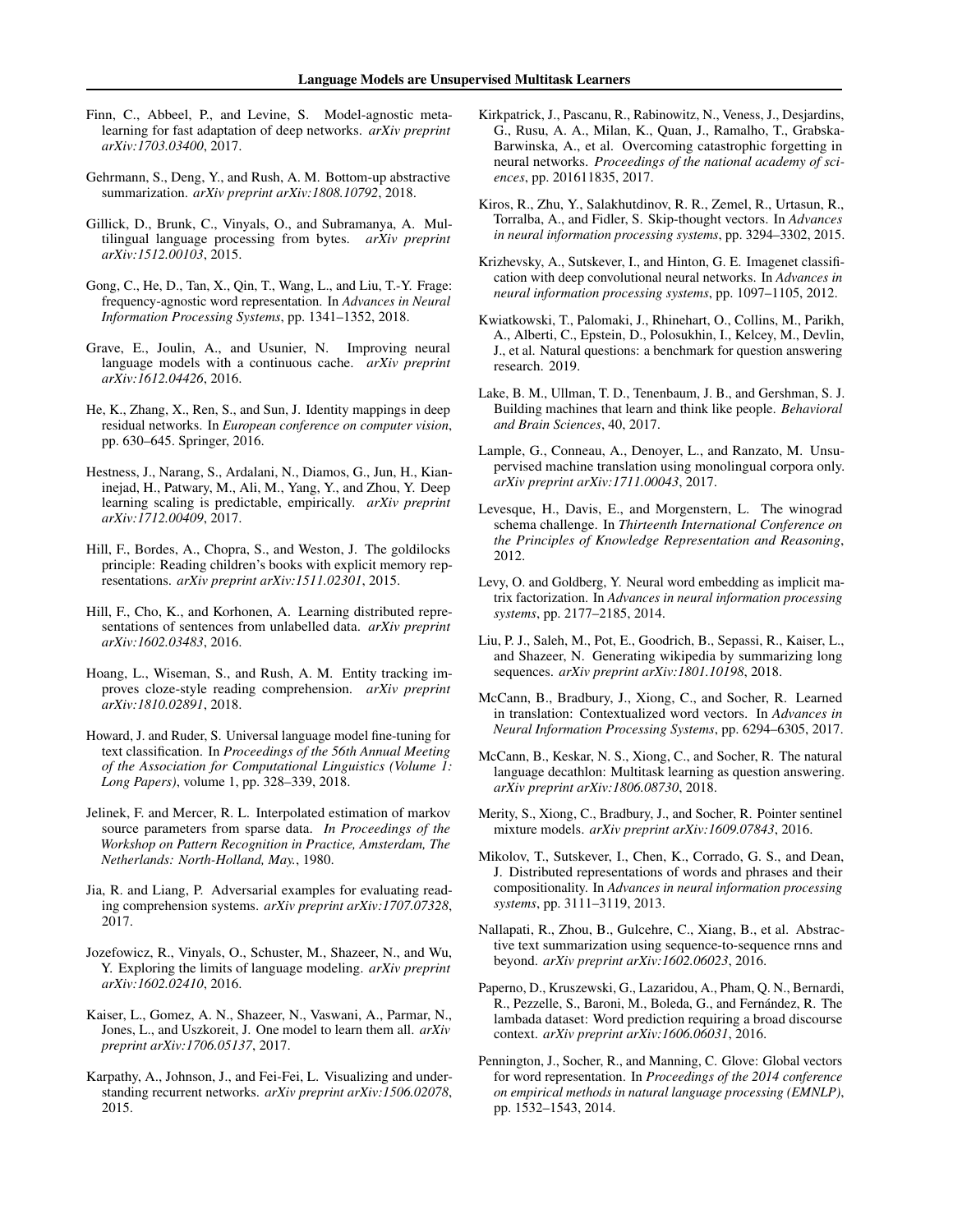- Peters, M. E. and Lecocq, D. Content extraction using diverse feature sets. In *Proceedings of the 22nd International Conference on World Wide Web*, pp. 89–90. ACM, 2013.
- Peters, M. E., Neumann, M., Iyyer, M., Gardner, M., Clark, C., Lee, K., and Zettlemoyer, L. Deep contextualized word representations. *arXiv preprint arXiv:1802.05365*, 2018.
- Radford, A., Jozefowicz, R., and Sutskever, I. Learning to generate reviews and discovering sentiment. *arXiv preprint arXiv:1704.01444*, 2017.
- Radford, A., Narasimhan, K., Salimans, T., and Sutskever, I. Improving language understanding by generative pre-training. 2018.
- Ramachandran, P., Liu, P. J., and Le, Q. V. Unsupervised pretraining for sequence to sequence learning. *arXiv preprint arXiv:1611.02683*, 2016.
- Recht, B., Roelofs, R., Schmidt, L., and Shankar, V. Do cifar-10 classifiers generalize to cifar-10? *arXiv preprint arXiv:1806.00451*, 2018.
- Reddy, S., Chen, D., and Manning, C. D. Coqa: A conversational question answering challenge. *arXiv preprint arXiv:1808.07042*, 2018.
- Schwartz, R., Sap, M., Konstas, I., Zilles, L., Choi, Y., and Smith, N. A. Story cloze task: Uw nlp system. In *Proceedings of the 2nd Workshop on Linking Models of Lexical, Sentential and Discourse-level Semantics*, pp. 52–55, 2017.
- See, A., Liu, P. J., and Manning, C. D. Get to the point: Summarization with pointer-generator networks. *arXiv preprint arXiv:1704.04368*, 2017.
- Sennrich, R., Haddow, B., and Birch, A. Neural machine translation of rare words with subword units. *arXiv preprint arXiv:1508.07909*, 2015.
- Subramanian, S., Trischler, A., Bengio, Y., and Pal, C. J. Learning general purpose distributed sentence representations via large scale multi-task learning. *arXiv preprint arXiv:1804.00079*, 2018.
- Sutskever, I., Vinyals, O., and Le, Q. V. Sequence to sequence learning with neural networks. In *Advances in neural information processing systems*, pp. 3104–3112, 2014.
- Sutskever, I., Jozefowicz, R., Gregor, K., Rezende, D., Lillicrap, T., and Vinyals, O. Towards principled unsupervised learning. *arXiv preprint arXiv:1511.06440*, 2015.
- Trichelair, P., Emami, A., Cheung, J. C. K., Trischler, A., Suleman, K., and Diaz, F. On the evaluation of common-sense reasoning in natural language understanding. *arXiv preprint arXiv:1811.01778*, 2018.
- Trinh, T. H. and Le, Q. V. A simple method for commonsense reasoning. *arXiv preprint arXiv:1806.02847*, 2018.
- Vaswani, A., Shazeer, N., Parmar, N., Uszkoreit, J., Jones, L., Gomez, A. N., Kaiser, Ł., and Polosukhin, I. Attention is all you need. In *Advances in Neural Information Processing Systems*, pp. 5998–6008, 2017.
- Vinyals, O. and Le, Q. A neural conversational model. *arXiv preprint arXiv:1506.05869*, 2015.
- Vinyals, O., Fortunato, M., and Jaitly, N. Pointer networks. In *Advances in Neural Information Processing Systems*, pp. 2692– 2700, 2015.
- Wang, A., Singh, A., Michael, J., Hill, F., Levy, O., and Bowman, S. R. Glue: A multi-task benchmark and analysis platform for natural language understanding. *arXiv preprint arXiv:1804.07461*, 2018.
- Weston, J. E. Dialog-based language learning. In *Advances in Neural Information Processing Systems*, pp. 829–837, 2016.
- Wieting, J. and Kiela, D. No training required: Exploring random encoders for sentence classification. *arXiv preprint arXiv:1901.10444*, 2019.
- Wolf, T., Sanh, V., Chaumond, J., and Delangue, C. Transfertransfo: A transfer learning approach for neural network based conversational agents. *arXiv preprint arXiv:1901.08149*, 2019.
- Yogatama, D., d'Autume, C. d. M., Connor, J., Kocisky, T., Chrzanowski, M., Kong, L., Lazaridou, A., Ling, W., Yu, L., Dyer, C., et al. Learning and evaluating general linguistic intelligence. *arXiv preprint arXiv:1901.11373*, 2019.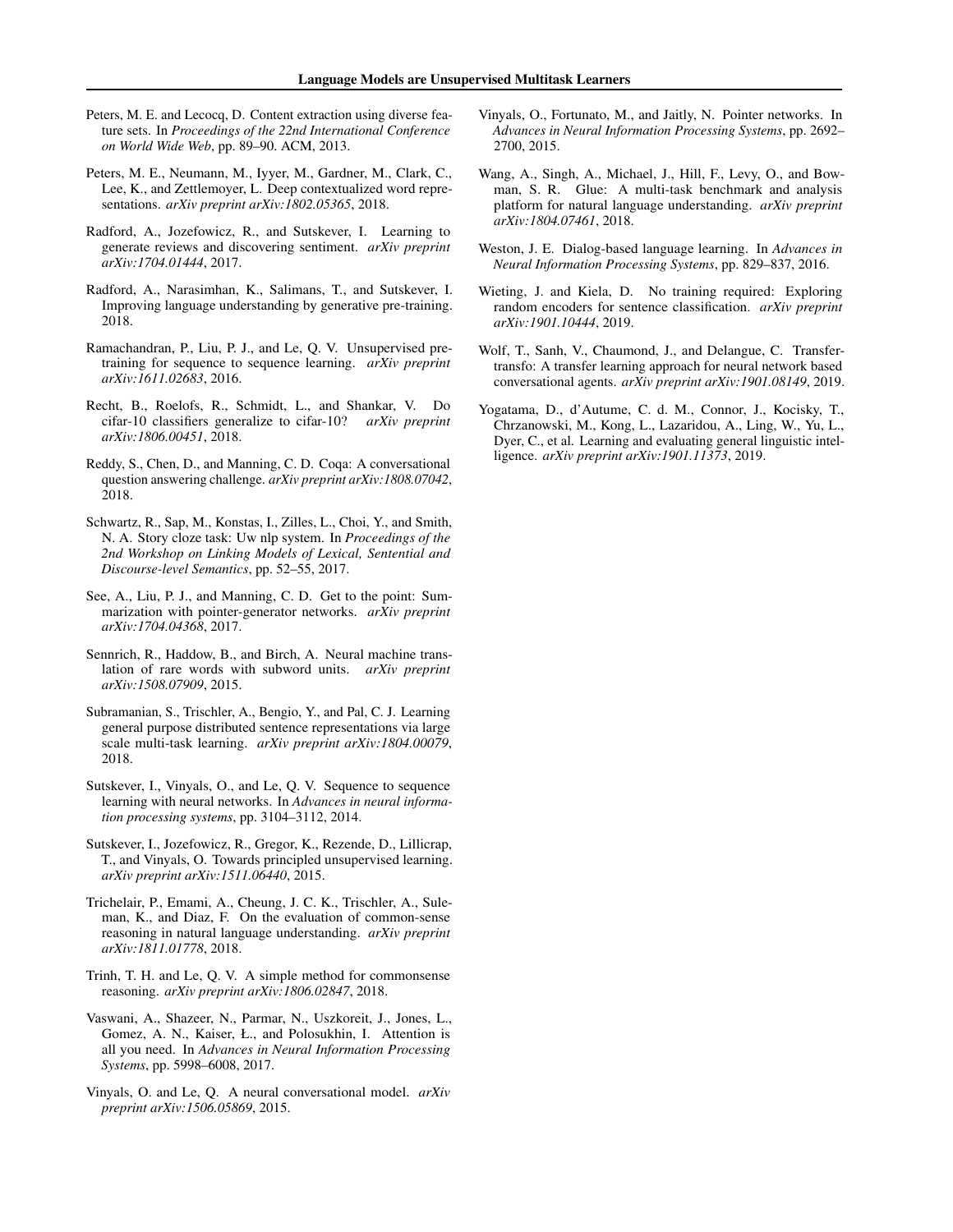# 8. Appendix A: Samples

## 8.1. Model capacity

To complement the reported perplexity gains of bigger LMs on WebText show in Figure 4, Tables 7 through 11 show side-by-side completions of the smallest WebText LM and GPT-2 on random unseen WebText test set articles.

#### 8.2. Text Memorization

We observe some memorizing behavior in GPT-2 on longer strings that are repeated many times in the dataset such as famous quotes or speeches. For example, when conditioned on the first sentence and a half of the Gettysburg Address (which occurs approximately 40 times throughout WebText), an argmax decode from GPT-2 recovers the speech. Even when sampling without truncation, we find that the model copies the speech for awhile before drifting, albeit in a similar style. It typically drifts within 100-200 tokens, and displays widening diversity once it drifts.

To quantify how often exact memorization shows up in samples, we generated samples from GPT-2 conditioned on WebText test set articles and compared the overlap rates of GPT-2's generations to the overlap rates of the ground-truth completions. The results of this analysis are shown below and suggest that GPT-2 repeats text from the training set less often then the baseline rate of held-out articles.



Figure 5. CDF of percentage 8-gram overlap with WebText training set, for both WebText test set and samples (conditioned on WebText test set, with top- $k$  truncated random sampling with  $k = 40$ ). Most samples have less than 1% overlap, including over 30% of samples with no overlap, whereas the median for test set is 2.6% overlap.

#### 8.3. Diversity

Table 12 shows multiple completions of the same random WebText test set context, showing the diversity of completions with standard sampling settings.

#### 8.4. Robustness

Table 13 shows the previously mentioned talking unicorns news article. We find the model to be capable of handling out of distribution contexts, but the quality of these samples is generally lower.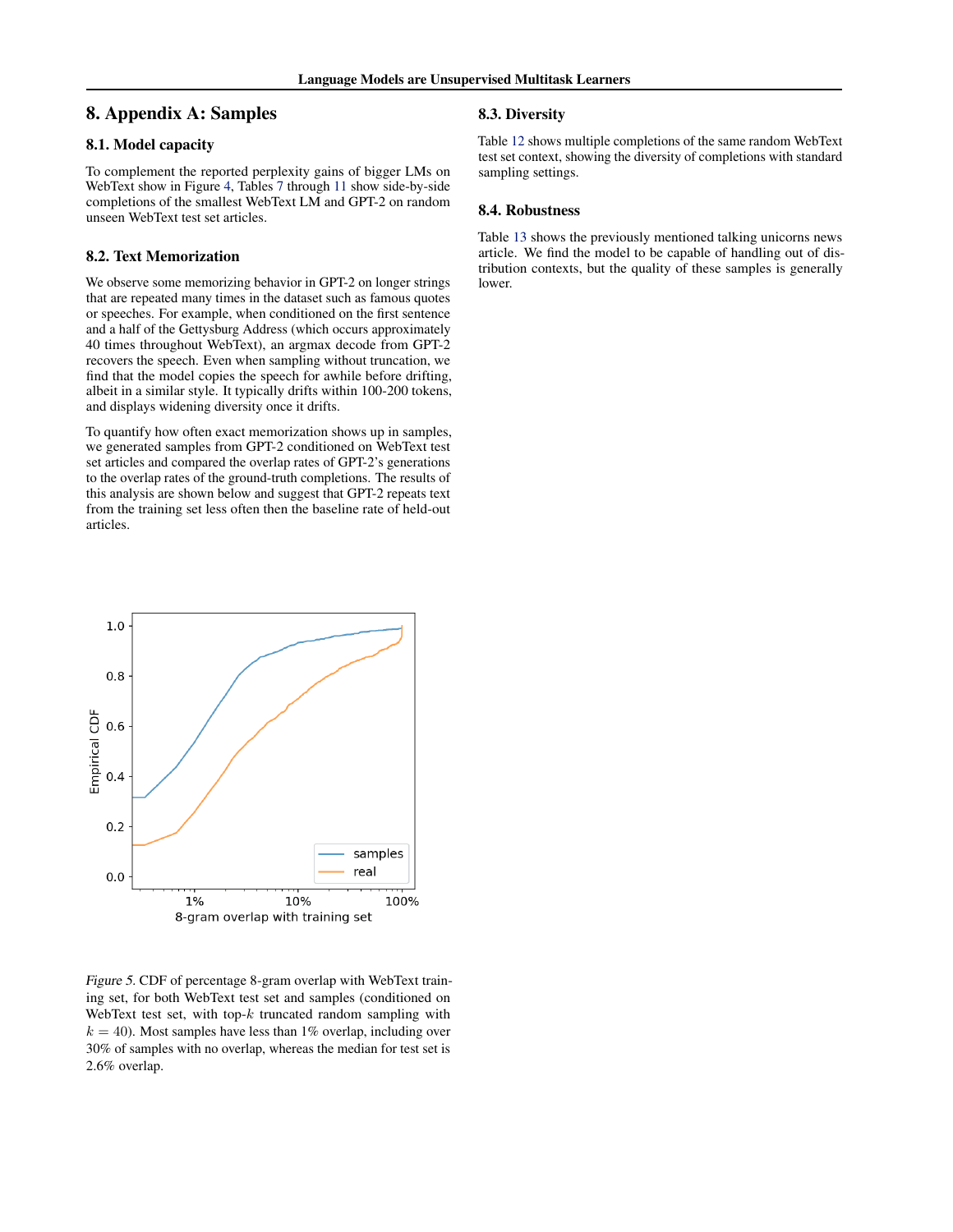### Outfit 1: Typical

This pairing was the first outfit I thought of when I bought the shoes. It's like a summer version of this Jake Grantham outfit; in fact, my shoes are close to the colors of his Nike Racers! Instead of a heavy Harris Tweed jacket and denim shirt, I'm wearing a cotton DB jacket and and a linen shirt. Both fabrics (in these colors) are an absolute must for summer, as they go with both dark and and light pants! As you can see, they pair wonderfully with the dark jeans and shoes. It's a pseudo menswear/prep outfit.

Overall, this is a very casual outfit which is why I paired my sneakers with it. I'm not about wearing a full wool suit with sneakers (as GQ shows a lot) but I'm definitely open to keeping things casual, like this cotton DB. Casual fabrics are key to pulling off your sneakers in a dressed down menswear outfit. I'd even suggest to wear these sneakers with a khaki chino suit or a white linen suit. Just be sure to ditch the tie or wear a tee or polo; wearing a tie with sneakers is a bit too much

| <b>Small model completion</b>                                                                                                                                                                                                                                                                                                                                                                                                                                                                                                              | <b>GPT-2</b> completion                                                                                                                                                                                                                                                                                                                                                                                                                                                                                                                                                                                   |
|--------------------------------------------------------------------------------------------------------------------------------------------------------------------------------------------------------------------------------------------------------------------------------------------------------------------------------------------------------------------------------------------------------------------------------------------------------------------------------------------------------------------------------------------|-----------------------------------------------------------------------------------------------------------------------------------------------------------------------------------------------------------------------------------------------------------------------------------------------------------------------------------------------------------------------------------------------------------------------------------------------------------------------------------------------------------------------------------------------------------------------------------------------------------|
|                                                                                                                                                                                                                                                                                                                                                                                                                                                                                                                                            | for me!                                                                                                                                                                                                                                                                                                                                                                                                                                                                                                                                                                                                   |
| Outfit 2: High End                                                                                                                                                                                                                                                                                                                                                                                                                                                                                                                         | Outfit 2: Casual Jacket                                                                                                                                                                                                                                                                                                                                                                                                                                                                                                                                                                                   |
| This outfit was just in the eye of the storm. It's a<br>hybrid of what ASICS does with streetwear (like J. Crew)<br>and what J. Crew does with casual pieces that are a bit<br>more traditional. Again, as I mentioned before, it's a low<br>budget item and they can be very expensive. These will<br>definitely be an issue if you're trying to work as a casual<br>sneakermaker, and that's OK but don't hesitate if you<br>want to try the lower price versions of their outfits!<br>This version features a very low cut-cut neckline | I know that some people might be opposed to wearing<br>sneakers in a turtleneck, but I wanted to be true to myself,<br>so I went with a slim fitting turtleneck in a color more<br>similar to my favorite color of the day. Overall, it's a<br>classic turtleneck, with nothing too flashy. I did swap my<br>shoes for these ASICS Tiger Killshots and I wish I hadn't<br>did that. The shoe itself is very comfortable, however,<br>I found that wearing them in these sneakers made my<br>feet look a bit larger. I'd wear them with denim, chinos,<br>whatever, but would never recommend wearing them |
| (which is not a bad thing), slightly longer legs, and a pair                                                                                                                                                                                                                                                                                                                                                                                                                                                                               | alone. There are just too many variables involved.                                                                                                                                                                                                                                                                                                                                                                                                                                                                                                                                                        |
| of long legs to keep things nice. My preferred color of                                                                                                                                                                                                                                                                                                                                                                                                                                                                                    |                                                                                                                                                                                                                                                                                                                                                                                                                                                                                                                                                                                                           |
| color these items are blue-gray (which is my first colors,                                                                                                                                                                                                                                                                                                                                                                                                                                                                                 | Outfit 3: Dress                                                                                                                                                                                                                                                                                                                                                                                                                                                                                                                                                                                           |
| as they are a light white), or black (which is my favorite                                                                                                                                                                                                                                                                                                                                                                                                                                                                                 |                                                                                                                                                                                                                                                                                                                                                                                                                                                                                                                                                                                                           |
| of my designs). As always, my pick of colors from this                                                                                                                                                                                                                                                                                                                                                                                                                                                                                     | This is the final outfit I wore the ASICS Tiger                                                                                                                                                                                                                                                                                                                                                                                                                                                                                                                                                           |
| store have nothing to do with that other than the de-                                                                                                                                                                                                                                                                                                                                                                                                                                                                                      | Killshots. This version of the ASICS is a much more                                                                                                                                                                                                                                                                                                                                                                                                                                                                                                                                                       |
| sign. For a high end, I would recommend this to everyone!                                                                                                                                                                                                                                                                                                                                                                                                                                                                                  | modern and streamlined version. The shoe has the most<br>modern and minimal design that I can think of! With a lot                                                                                                                                                                                                                                                                                                                                                                                                                                                                                        |
| Outfit 3: High Light                                                                                                                                                                                                                                                                                                                                                                                                                                                                                                                       | of black, these sneakers look very cool. They'll definitely                                                                                                                                                                                                                                                                                                                                                                                                                                                                                                                                               |
|                                                                                                                                                                                                                                                                                                                                                                                                                                                                                                                                            | be very comfortable for summer.                                                                                                                                                                                                                                                                                                                                                                                                                                                                                                                                                                           |
| This was a "high light" look while I had a chance                                                                                                                                                                                                                                                                                                                                                                                                                                                                                          |                                                                                                                                                                                                                                                                                                                                                                                                                                                                                                                                                                                                           |
| to get some color. I think the color is based on                                                                                                                                                                                                                                                                                                                                                                                                                                                                                           | To me, wearing them with a suit is the easiest way                                                                                                                                                                                                                                                                                                                                                                                                                                                                                                                                                        |
|                                                                                                                                                                                                                                                                                                                                                                                                                                                                                                                                            | to have a good pair of sneaker shoes. That's pretty much<br>it! If                                                                                                                                                                                                                                                                                                                                                                                                                                                                                                                                        |

Table 7. Random unseen contexts (top), and non-cherry-picked completions from both the smallest (left) and largest (right) models. Contexts are 768 tokens, with approximately 256 tokens worth of paragraphs shown. Completions are 256 tokens and fully shown. Top-k random sampling with  $k = 40$  was used for generation.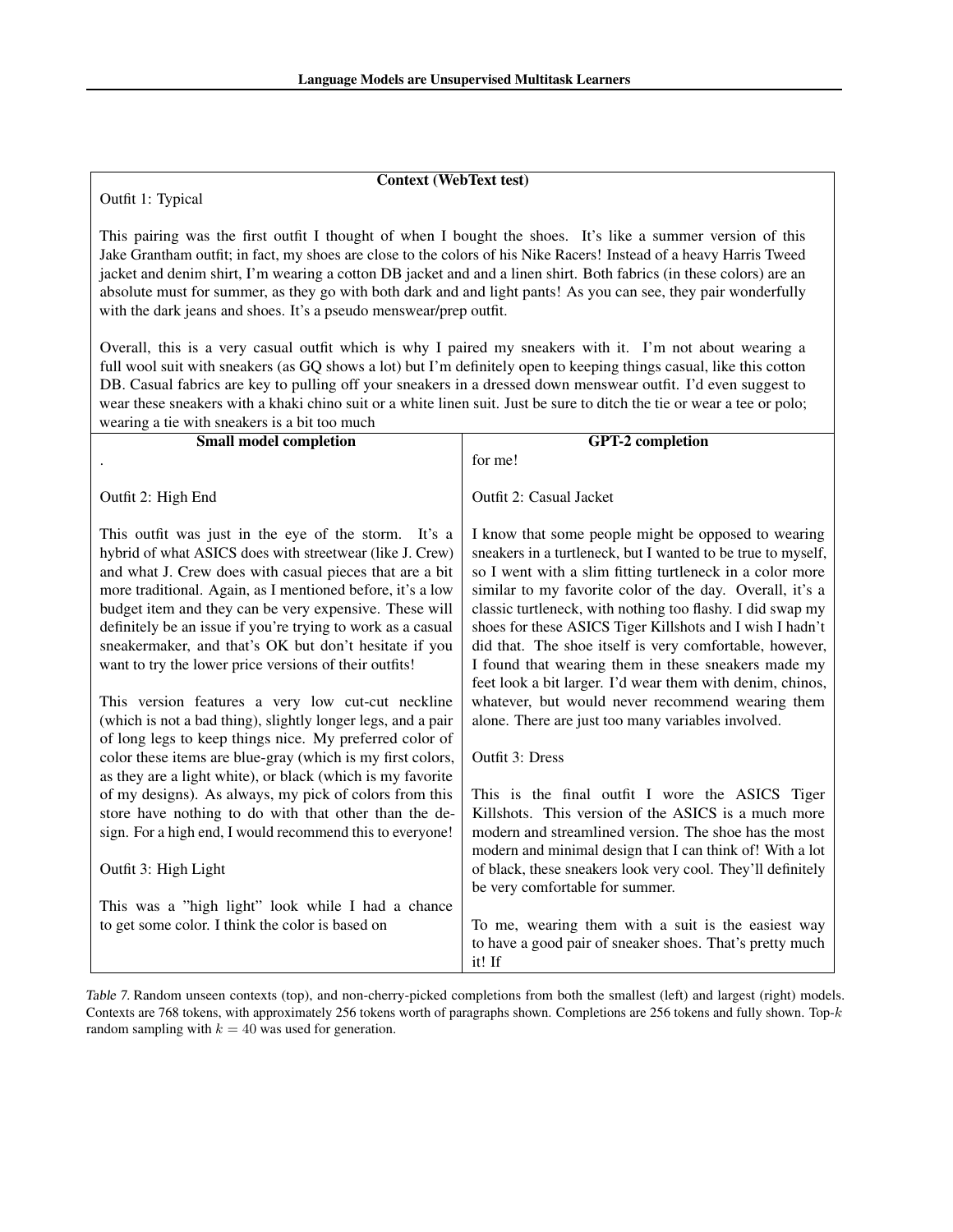Some of the most glorious historical attractions in Spain date from the period of Muslim rule, including The Mezquita, built as the Great Mosque of Córdoba and the Medina Azahara, also in Córdoba and now in ruins but still visitable as such and built as the Madinat al-Zahra, the Palace of al-Andalus; and the Alhambra in Granada, a splendid, intact palace. There are also two synagogues still standing that were built during the era of Muslim Spain: Santa María la Blanca in Toledo and the Synagogue of Córdoba, in the Old City.

Reconquista and Imperial era [ edit ]

| $\frac{1}{2}$                                                                                                                                                                                                                                                                                                                                                                                                                                                                                                                                                                                                                                                                                                                                                                                                                                                                                                                                                                                                                                                                                                                                                                                                                                                                                                                                 |                                                                                                                                                                                                                                                                                                                                                                                                                                                                                                                                                                                                                                                                                                                                                                                                                                                                                                                                                                                                                                                                                                                                                                                                                                                    |
|-----------------------------------------------------------------------------------------------------------------------------------------------------------------------------------------------------------------------------------------------------------------------------------------------------------------------------------------------------------------------------------------------------------------------------------------------------------------------------------------------------------------------------------------------------------------------------------------------------------------------------------------------------------------------------------------------------------------------------------------------------------------------------------------------------------------------------------------------------------------------------------------------------------------------------------------------------------------------------------------------------------------------------------------------------------------------------------------------------------------------------------------------------------------------------------------------------------------------------------------------------------------------------------------------------------------------------------------------|----------------------------------------------------------------------------------------------------------------------------------------------------------------------------------------------------------------------------------------------------------------------------------------------------------------------------------------------------------------------------------------------------------------------------------------------------------------------------------------------------------------------------------------------------------------------------------------------------------------------------------------------------------------------------------------------------------------------------------------------------------------------------------------------------------------------------------------------------------------------------------------------------------------------------------------------------------------------------------------------------------------------------------------------------------------------------------------------------------------------------------------------------------------------------------------------------------------------------------------------------|
| <b>Small model completion</b>                                                                                                                                                                                                                                                                                                                                                                                                                                                                                                                                                                                                                                                                                                                                                                                                                                                                                                                                                                                                                                                                                                                                                                                                                                                                                                                 | <b>GPT-2</b> completion                                                                                                                                                                                                                                                                                                                                                                                                                                                                                                                                                                                                                                                                                                                                                                                                                                                                                                                                                                                                                                                                                                                                                                                                                            |
| The era of Muslim Spain is very different from that of<br>other parts of the world, with a rather extensive medieval<br>history. While the Spanish Empire existed during the<br>second half of the 9th century BC it was quite slowly<br>transformed to a small, secularized empire by 1150 A.D.,<br>in a much more prosperous and diverse state. In 1050 CE<br>the emperor of Naples, at least partially in characterised by<br>a series of wars and invasions from the north-western coast<br>to the western coast of the region (e.g., on the Danube<br>River which extended all the way from Gibraltar into the<br>south of Spain, but was quickly destroyed on the same<br>day by the Roman army), assumed the title of Emperor<br>of Naples. He made a large contribution over the last few<br>decades to restore and maintain the empire, the first of<br>which to the west. His successors were Ferdinand, who<br>took power from the Papal Throne in 1148, while the first<br>imperial successor was King Alfred II of Sweden. The<br>empire was again made one of the few independent states<br>in the European Continent and although no more than 200<br>million people lived on its territory during this period the<br>people had much to say to the Emperor. From 1720 on the<br>Muslims made up half the population of Spain. | The Reconquista (literally, "The return to the country")<br>of 1092 and 1095 saw the establishment in the Iberian<br>peninsula of a united kingdom of Castile and Aragon in<br>which a Muslim dynasty would exist. This was the last<br>time in Europe where Muslim rule would be considered<br>"native" and the last occasion where Christian-inflamed<br>and organized conflicts would make themselves known in<br>Europe.<br>The reign of Muslim Moors in Spain is often re-<br>ferred to, especially among non-Muslims, as the<br>"Conquest of Granada" and Spain is sometimes referred<br>to as Spain in "Granada". The last years of Muslim rule<br>were followed by the Spanish Reconquista where the<br>Muslims were driven or compelled out of the Iberian<br>Peninsula with the victory of Ferdinand IX. in the Battle<br>of Poitiers in March 1189 and the conquest of Jerusalem<br>in 1187 by Saladin.<br>The Reconquista period in Spain came to an end<br>when the Moors retreated north. However the Moorish<br>rule would not be fully replaced by the Christian rule until<br>the Reconquista era resumed when the Reconquista lasted<br>from 1229 to 1492.<br>The last Muslim state in Spain, Granada, was con-<br>quered by the |
|                                                                                                                                                                                                                                                                                                                                                                                                                                                                                                                                                                                                                                                                                                                                                                                                                                                                                                                                                                                                                                                                                                                                                                                                                                                                                                                                               |                                                                                                                                                                                                                                                                                                                                                                                                                                                                                                                                                                                                                                                                                                                                                                                                                                                                                                                                                                                                                                                                                                                                                                                                                                                    |

Table 8. Random unseen contexts (top), and non-cherry-picked completions from both the smallest (left) and largest (right) models. Contexts are 768 tokens, with approximately 256 tokens worth of paragraphs shown. Completions are 256 tokens and fully shown. Top- $k$ random sampling with  $k = 40$  was used for generation.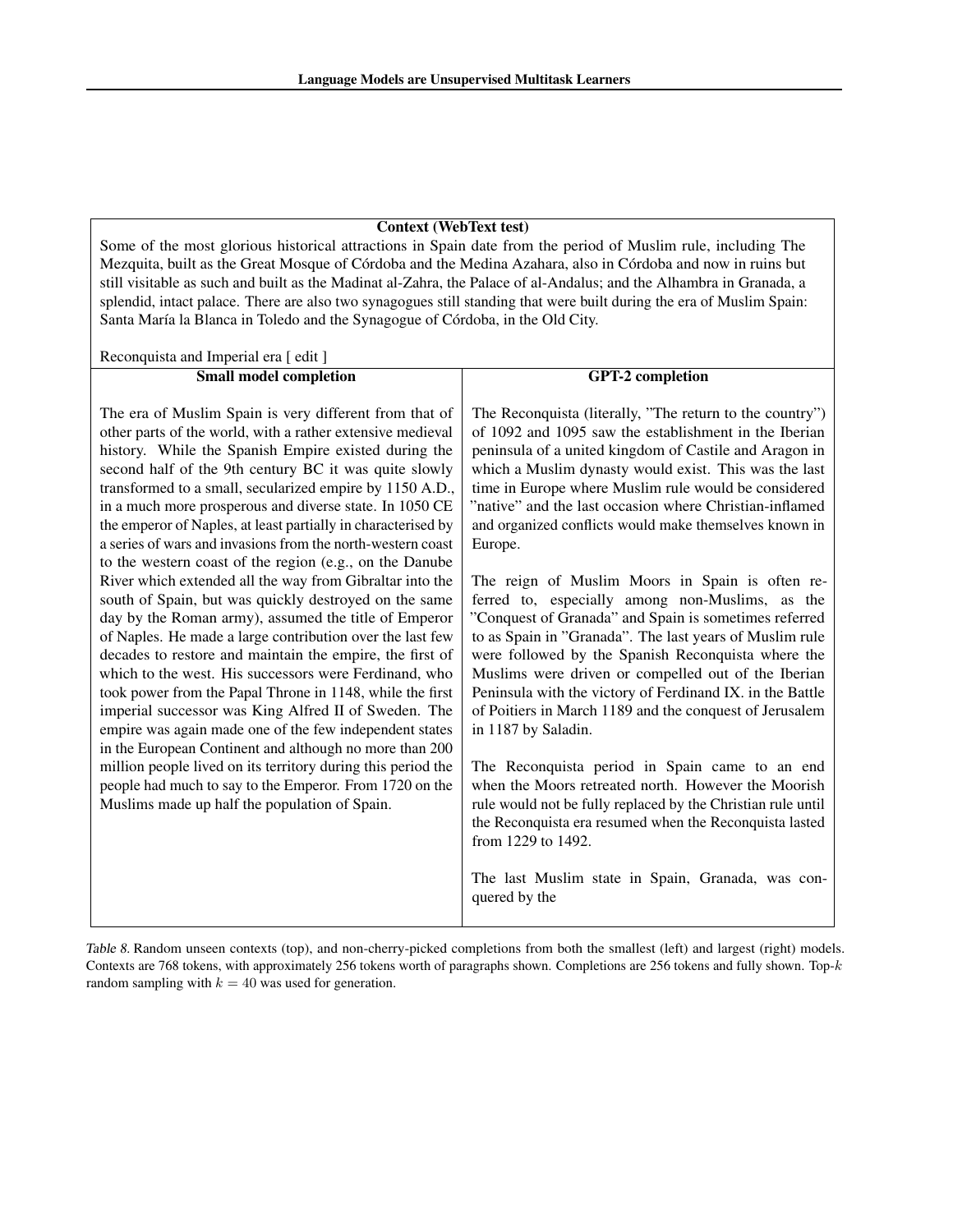# Pinky

The pink ghost's AI is designed to "feel" opposite of the red ghost's behavior. Pinky actually attempts to get out in front of Pac-Man. This is accomplished by setting the target 4 tiles ahead of Pac-Man's current location in the direction that Pac-Man is travelling. One exception to this is when Pac-Man is traveling up. Due to an overflow bug in the code, the calculation includes a left offset equal to the expected up offset.

The use of Pac-Man's expected position allows the player to exploit the navigation code for Pinky. This was most often seen in situations where Pac-Man and Pinky are in close proximity to each other. For example, if they were headed toward one another, once they are less than 4 tiles apart, the target tile is now behind Pinky. If he encounters an intersection while in this configuration, he will attempt to double-back (by turning) in order to reach the target tile.

Player's would often perform what was referred to as a "head fake" by changing directions rapidly just as Pinky was approaching an intersection. By displacing the target tile just as Pinky

| $\sim$ 1<br><b>Small model completion</b>                                                                          | $\sim$ $\sim$<br><b>GPT-2</b> completion                                                                               |
|--------------------------------------------------------------------------------------------------------------------|------------------------------------------------------------------------------------------------------------------------|
| was coming to the left, they would get the "correct"                                                               | was about to cross the intersection, Pac-Man would be                                                                  |
| direction.                                                                                                         | able to dodge the ghosts' projectiles and return to the safe                                                           |
|                                                                                                                    | location of the safe house.                                                                                            |
| If the location is actually farther from what Pac-                                                                 |                                                                                                                        |
| Man was at, the player's will not respond to the ghost's                                                           | <b>Buster</b>                                                                                                          |
| movement, and the ghost will instead return to the player's                                                        |                                                                                                                        |
| current location. This is because Pac-Man does not move                                                            | The yellow ghost's AI is specifically designed to                                                                      |
| by turning.                                                                                                        | try to avoid Pac-Man from leaving the safe house. The                                                                  |
|                                                                                                                    | player must press the SPACE bar to reveal the safe                                                                     |
| The ghost will have to go to another location of                                                                   | house's doors, then go into them to find the yellow ghost                                                              |
|                                                                                                                    |                                                                                                                        |
| some kind to return where he began, and this is achieved                                                           | hiding in the next room.                                                                                               |
| in many ways. It will often simply leave the location, as<br>for example if Pac-Man did jump off a cliff, he would |                                                                                                                        |
| return to the spot where he was before vanishing into                                                              | The player must also note that the ghost will not<br>attempt to exit the safe house if it sees Pac-Man already         |
| space. There is a good number of possibilities these ghost                                                         | there. In fact, the ghost will not attempt an exit in the first                                                        |
| paths may be possible, but the most obvious ones are if                                                            | place unless they're already in the safe house.                                                                        |
| the player wants to avoid getting caught up in the game,                                                           |                                                                                                                        |
| with a goal as easy as keeping Pac-Man in the game for                                                             | These two behaviors are based on the fact that the                                                                     |
| $1/3$ as long as he was.                                                                                           | player does not always attempt to reach the safe house                                                                 |
|                                                                                                                    | before Pac-Man (or Blinky).                                                                                            |
|                                                                                                                    |                                                                                                                        |
| Chasing                                                                                                            |                                                                                                                        |
|                                                                                                                    | The player must also beware of this glitch if a                                                                        |
| In Pac-Man's case, this would be similar to how                                                                    | ghost (or another player) is already in the safe house<br>and attempting to get out as soon as Pac-Man or Blinky       |
| Pac-Man can "catch up" in a fight.                                                                                 |                                                                                                                        |
|                                                                                                                    | is gone. At this point, the ghost will attempt to exit<br>the safe house in a similar manner as it is in "Chase" mode. |
| A ghost could chase through enemies. This is use-<br>ful for many reasons, both for Pac-Man and his AI.            |                                                                                                                        |
|                                                                                                                    |                                                                                                                        |
| Unlike most Ghost games, this ghost simply travels in the<br>direction from                                        | Pac-Man                                                                                                                |
|                                                                                                                    |                                                                                                                        |
|                                                                                                                    | There are some ghosts that follow Pac-Man. These ghosts                                                                |
|                                                                                                                    | are                                                                                                                    |
|                                                                                                                    |                                                                                                                        |

Table 9. Random unseen contexts (top), and non-cherry-picked completions from both the smallest (left) and largest (right) models. Contexts are 768 tokens, with approximately 256 tokens worth of paragraphs shown. Completions are 256 tokens and fully shown. Top-k random sampling with  $k = 40$  was used for generation.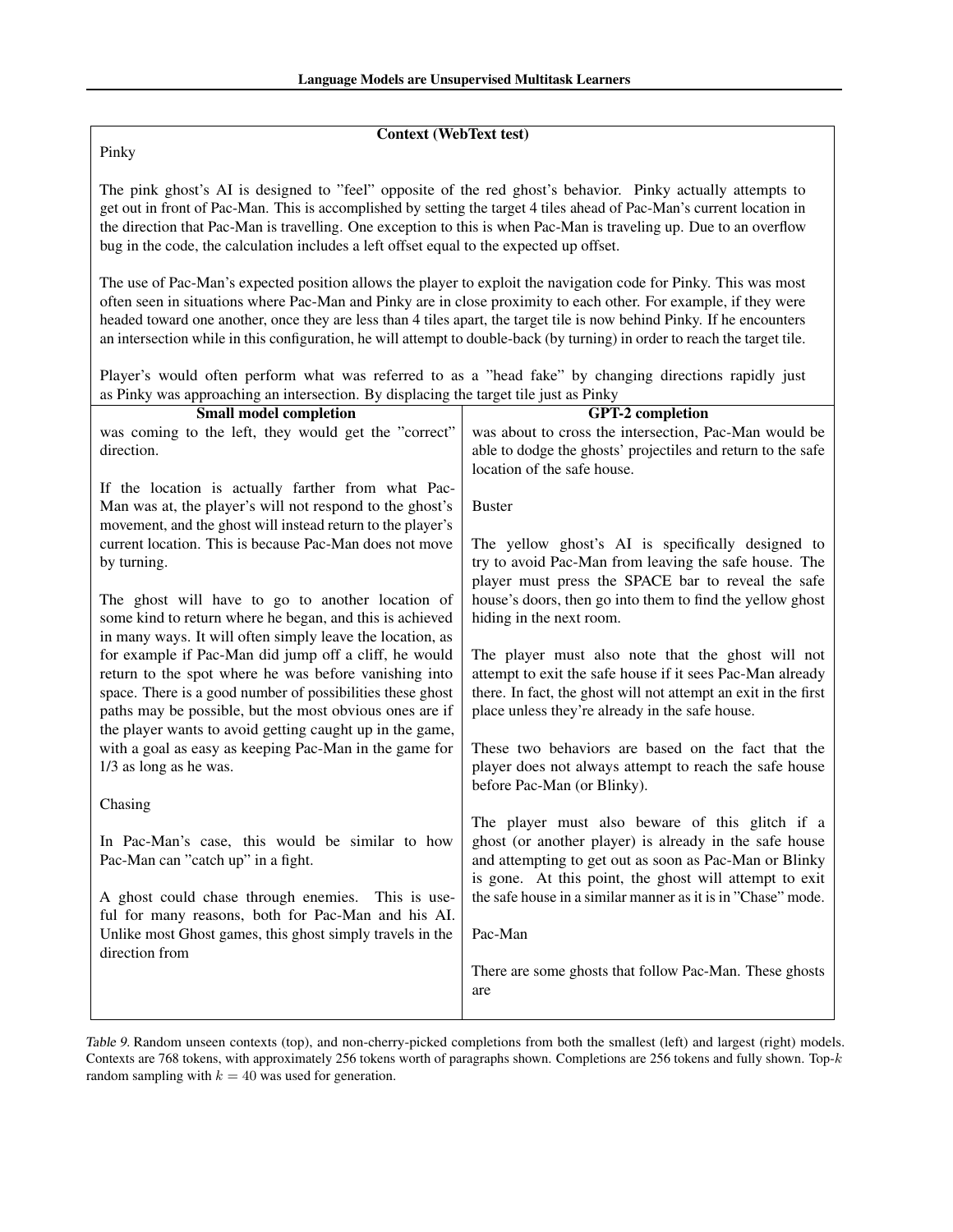Corporal Michael P. Goeldin was an unskilled laborer from Ireland when he enlisted in Company A in November 1860. Goldein survived the war. Corporal Patrick O'Neal, also from Ireland, first enlisted in 1854 and served with Company L, 3d U.S. Artillery, in Oregon. He returned to the East Coast and enlisted in the company in 1860. O'Neal served until 1874, when he was named superintendent of the National Cemetery at Willets Point, New York. Corporal Benjamin Browne was a shoemaker from Orange County, New York. In August 1862, he enlisted in the newly formed 124th New York Volunteers, and was one of sixty-one men who transferred into Company A that October. Browne reenlisted in the company in February 1864 while it was camped at Brandy Station. He returned to civilian life after completing his enlistment in 1867.

On 10 June, Artificer William Collins was promoted to corporal, probably to fill a combat leadership void for the crossing of the James River. Collins's service record does not reflect the qualities he demonstrated to earn this promotion, but he had obviously overcome some serious problems. Born in Sacketts Harbor, New York, Collins enlisted in the company in December 1853 at the age of twenty-two, and reenlisted in December 1858. Just a month before the war began in April 1861, Collins went "over the hill" and was not caught until three years later. Returned to the company on 22 March 1864, he was tried

| <b>Small model completion</b>                                                                                                                                                                                                                                                                                                                                                                                                                                                                                                                                                                                                                                                                                                                                                                                                                                                    | <b>GPT-2</b> completion                                                                                                                                                                                                                                                                                                                                                                                                                                                                                                                                                                                                                                                                                                                                                                                                                                                                                                                             |
|----------------------------------------------------------------------------------------------------------------------------------------------------------------------------------------------------------------------------------------------------------------------------------------------------------------------------------------------------------------------------------------------------------------------------------------------------------------------------------------------------------------------------------------------------------------------------------------------------------------------------------------------------------------------------------------------------------------------------------------------------------------------------------------------------------------------------------------------------------------------------------|-----------------------------------------------------------------------------------------------------------------------------------------------------------------------------------------------------------------------------------------------------------------------------------------------------------------------------------------------------------------------------------------------------------------------------------------------------------------------------------------------------------------------------------------------------------------------------------------------------------------------------------------------------------------------------------------------------------------------------------------------------------------------------------------------------------------------------------------------------------------------------------------------------------------------------------------------------|
| on military charges and was discharged from the U.S.                                                                                                                                                                                                                                                                                                                                                                                                                                                                                                                                                                                                                                                                                                                                                                                                                             | in June of that year. Sentenced to be shot for desertion, he                                                                                                                                                                                                                                                                                                                                                                                                                                                                                                                                                                                                                                                                                                                                                                                                                                                                                        |
| Military. He returned to the company, and was assigned                                                                                                                                                                                                                                                                                                                                                                                                                                                                                                                                                                                                                                                                                                                                                                                                                           | remained on active duty.                                                                                                                                                                                                                                                                                                                                                                                                                                                                                                                                                                                                                                                                                                                                                                                                                                                                                                                            |
| to Division of Internal Affairs during the Civil War.                                                                                                                                                                                                                                                                                                                                                                                                                                                                                                                                                                                                                                                                                                                                                                                                                            |                                                                                                                                                                                                                                                                                                                                                                                                                                                                                                                                                                                                                                                                                                                                                                                                                                                                                                                                                     |
| As an engineer, Collins also had training in engi-<br>neering from his native New York. After graduate studies<br>in the Union College of Engineering, he was employed<br>in the United States Army for two years at the same<br>time. There he worked under Captain Daniel Pfeiffer<br>and was promoted to colonel in May 1870, three years<br>after Captain Pfeiffer's enlistment. Collins returned<br>home to England after completing his first year in the<br>First Division to serve the next two years in the Army<br>Corps of Engineers, and by his second year, he began to<br>experience his service duty.;—endoftext— $i$ MOSCOW,<br>July 5 (Reuters) - U.K.-based Russian state media and<br>government sources and experts say Moscow has sought<br>to downplay the "military buildup" of the Syrian oppo-<br>sition while maintaining support for President Donald | Captain James J. Dall was born in Virginia in 1829 during<br>the Revolution and joined his father in the Army in 1836.<br>He served with the 2d Virginia Infantry until 1845, when<br>he went to the Western Reserve Regiment; and, on his<br>discharge, he reenlisted with Company I, 25th New York<br>Volunteers (which in 1845 numbered about 4,500 men).<br>One of his brothers, James, served with his company<br>in the same capacity in the same brigade. While the<br>regiment remained in Connecticut through 1846, Captain<br>Dall served with Company I at various times before<br>his discharge. A veteran of the Mexican War, he had<br>served two years on the staff of Brigadier General John J.<br>Sullivan at San Antonio. During the Peninsula Campaign<br>of 1863, he commanded a company of twenty-three and<br>was in charge of the battery of fifty-four heavy mortars<br>and the gunboat Pinta of the Battery, a gunboat and |
| Trump's plan to build a wall along the U.S.-Mexico                                                                                                                                                                                                                                                                                                                                                                                                                                                                                                                                                                                                                                                                                                                                                                                                                               | several other boats. Captain Dall was on active duty with                                                                                                                                                                                                                                                                                                                                                                                                                                                                                                                                                                                                                                                                                                                                                                                                                                                                                           |
| border, calling it a "military coup".                                                                                                                                                                                                                                                                                                                                                                                                                                                                                                                                                                                                                                                                                                                                                                                                                                            | Company I in the fall of 1865. Two years later, he was<br>promoted to second lieutenant.                                                                                                                                                                                                                                                                                                                                                                                                                                                                                                                                                                                                                                                                                                                                                                                                                                                            |
| U.S.-led Syria war veteran and Syria envoy Michael                                                                                                                                                                                                                                                                                                                                                                                                                                                                                                                                                                                                                                                                                                                                                                                                                               |                                                                                                                                                                                                                                                                                                                                                                                                                                                                                                                                                                                                                                                                                                                                                                                                                                                                                                                                                     |
|                                                                                                                                                                                                                                                                                                                                                                                                                                                                                                                                                                                                                                                                                                                                                                                                                                                                                  |                                                                                                                                                                                                                                                                                                                                                                                                                                                                                                                                                                                                                                                                                                                                                                                                                                                                                                                                                     |
| Flynn (R), right, gestures with U.S.-based Syrian political                                                                                                                                                                                                                                                                                                                                                                                                                                                                                                                                                                                                                                                                                                                                                                                                                      | Captain John A. O'                                                                                                                                                                                                                                                                                                                                                                                                                                                                                                                                                                                                                                                                                                                                                                                                                                                                                                                                  |

Table 10. Random unseen contexts (top), and non-cherry-picked completions from both the smallest (left) and largest (right) models. Contexts are 768 tokens, with approximately 256 tokens worth of paragraphs shown. Completions are 256 tokens and fully shown. Top-k random sampling with  $k = 40$  was used for generation.

analyst Ahmet Koryat, with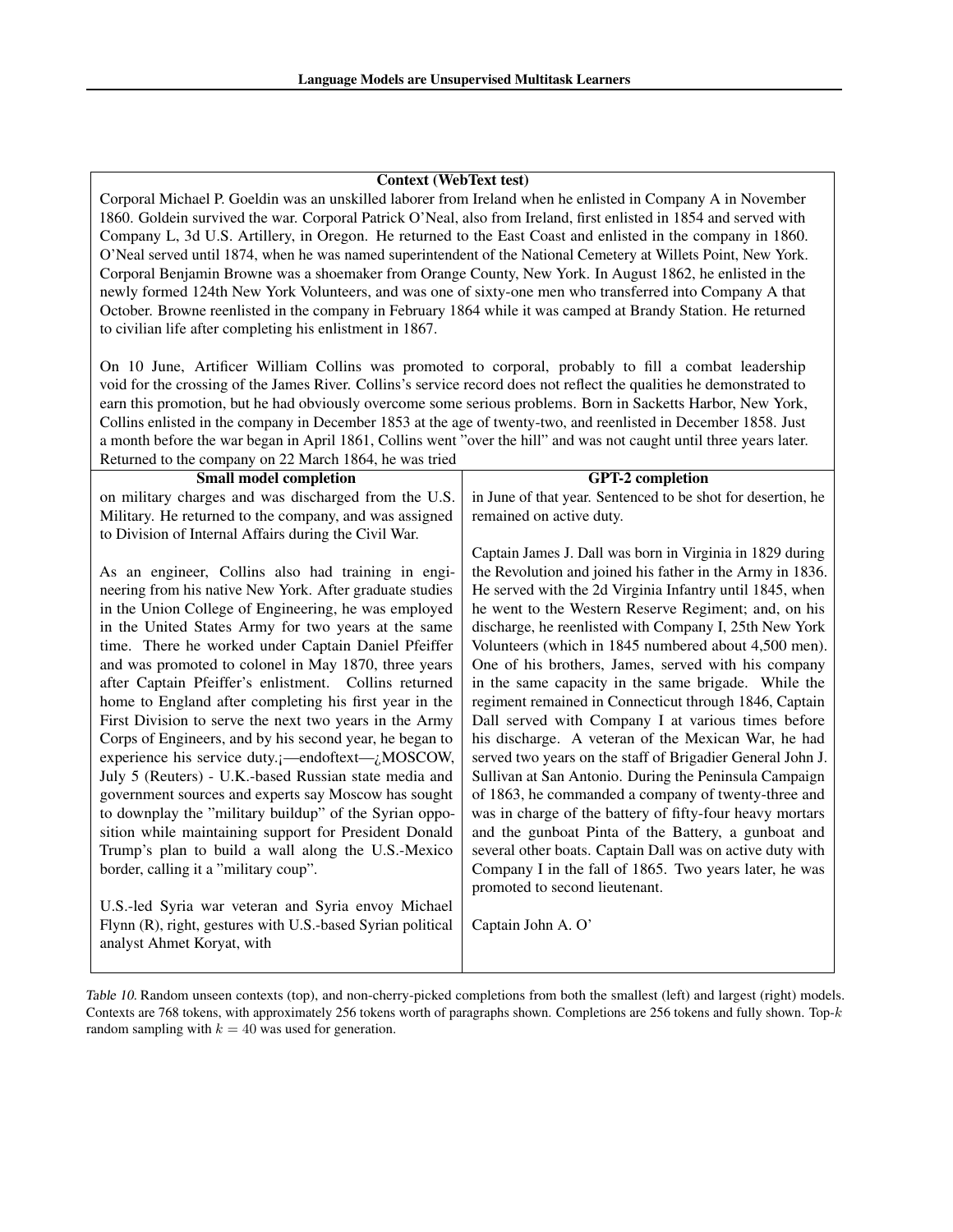Xmonad, Xresources, and Fonts

Xresources can be an absolute pain (they were for me). So, this a bit of help:

First of all, the way that fonts are generally handled in Xmonad is through XFT . Xft is the X FreeType Interface library and is a library that handles the actual rendering of fonts in Xmonad/urxvt (Xresources specifies a bunch of resources to things that launch under the X window manager. Settings for individual programs are specified in Xresources like so: Urxvt.background:background settins here ).

Anyway, fonts are set using this syntax in Xresources :

urxvt\*font:xft:your font name goes here:size=the size of the font goes here,xft:fall-back font 1 goes here

So, thats the most basic part of fonts in urxvt specified via Xresources.

Fixing /.ssh/ Permissions in Cygwin

In Cygwin on Windows I found that I could not set the permissions of my /.ssh/ folder to be 0600, as is required for ssh to allow you to use keys. The symptom I had was that I no matter what I did, it always modfied the owner and the group

| OWHER all the group                                                                                                                                                                                                                                                                                         |                                                                                                                                                                                                                                                                                       |
|-------------------------------------------------------------------------------------------------------------------------------------------------------------------------------------------------------------------------------------------------------------------------------------------------------------|---------------------------------------------------------------------------------------------------------------------------------------------------------------------------------------------------------------------------------------------------------------------------------------|
| <b>Small model completion</b>                                                                                                                                                                                                                                                                               | <b>GPT-2</b> completion                                                                                                                                                                                                                                                               |
| was set to /.ssh/, which was the way things were. This<br>could not be fixed completely. I found I could make that<br>much more workable with just typing the username with<br>your mouse then trying to set permissions to be "0600"<br>for the group, which is what my system is now configured<br>to do. | , making these files read-only. I tried just starting ssh<br>and using a program like passwd which modifies the<br>owner/group to 0644 permissions, but it didn't work. It<br>was annoying but not nearly as bad as it could be, just<br>annoying to have to fiddle with permissions. |
|                                                                                                                                                                                                                                                                                                             | So I decided to do this as the reverse:                                                                                                                                                                                                                                               |
| However, as of Cygwin 7 on Linux I have found<br>that doing so is now "unnecessary" for my system! I also<br>installed a package called chroot. It does that by allowing<br>you to install/upgrade to your system directory.                                                                                | For each .ssh folder in your Cygwin directory, set<br>the permission of each file and directory to 2644. Then<br>start ssh with: ssh-add /.ssh/                                                                                                                                       |
| So, as of Windows 8 and up, installing that can re-<br>quire chroot, so I tried and tried and found that it wasn't<br>so bad when installing the package on Linux and then<br>uninstalling it. As of my last write-up on Cygwin, the<br>script just does its job (the sudo commands do the rest), if        | The first time you connect, your permissions of<br>the /.ssh folder that you just had in Cygwin will be<br>set to 0600. Then every time you connect again, your<br>permissions will change to 0644.                                                                                   |
| you try it you will have to log the change.                                                                                                                                                                                                                                                                 | Makefile for Xresources as used in /.xsessionrc                                                                                                                                                                                                                                       |
| If that wasn't confusing enough, this is what I tried and<br>just went back to my /.ssh/ directory and the chroot script.                                                                                                                                                                                   | These are made in my .xsessionrc :                                                                                                                                                                                                                                                    |
| I found I was finally running out of permissions (because<br>i forgot to create a symlink to ssh from the file system and                                                                                                                                                                                   | .xprofile: .xsession-errors: color=""                                                                                                                                                                                                                                                 |
|                                                                                                                                                                                                                                                                                                             | For example:                                                                                                                                                                                                                                                                          |
|                                                                                                                                                                                                                                                                                                             | .xprofile: color=blue                                                                                                                                                                                                                                                                 |
|                                                                                                                                                                                                                                                                                                             | As the colors are stored in a separate file, the color in your<br>/.xsession-errors will look like cyan instead of blue.                                                                                                                                                              |
|                                                                                                                                                                                                                                                                                                             | This is mostly because, as of now, only the color<br>is assigned to your                                                                                                                                                                                                              |
|                                                                                                                                                                                                                                                                                                             |                                                                                                                                                                                                                                                                                       |

Table 11. Random unseen contexts (top), and non-cherry-picked completions from both the smallest (left) and largest (right) models. Contexts are 768 tokens, with approximately 256 tokens worth of paragraphs shown. Completions are 256 tokens and fully shown. Top-k random sampling with  $k = 40$  was used for generation.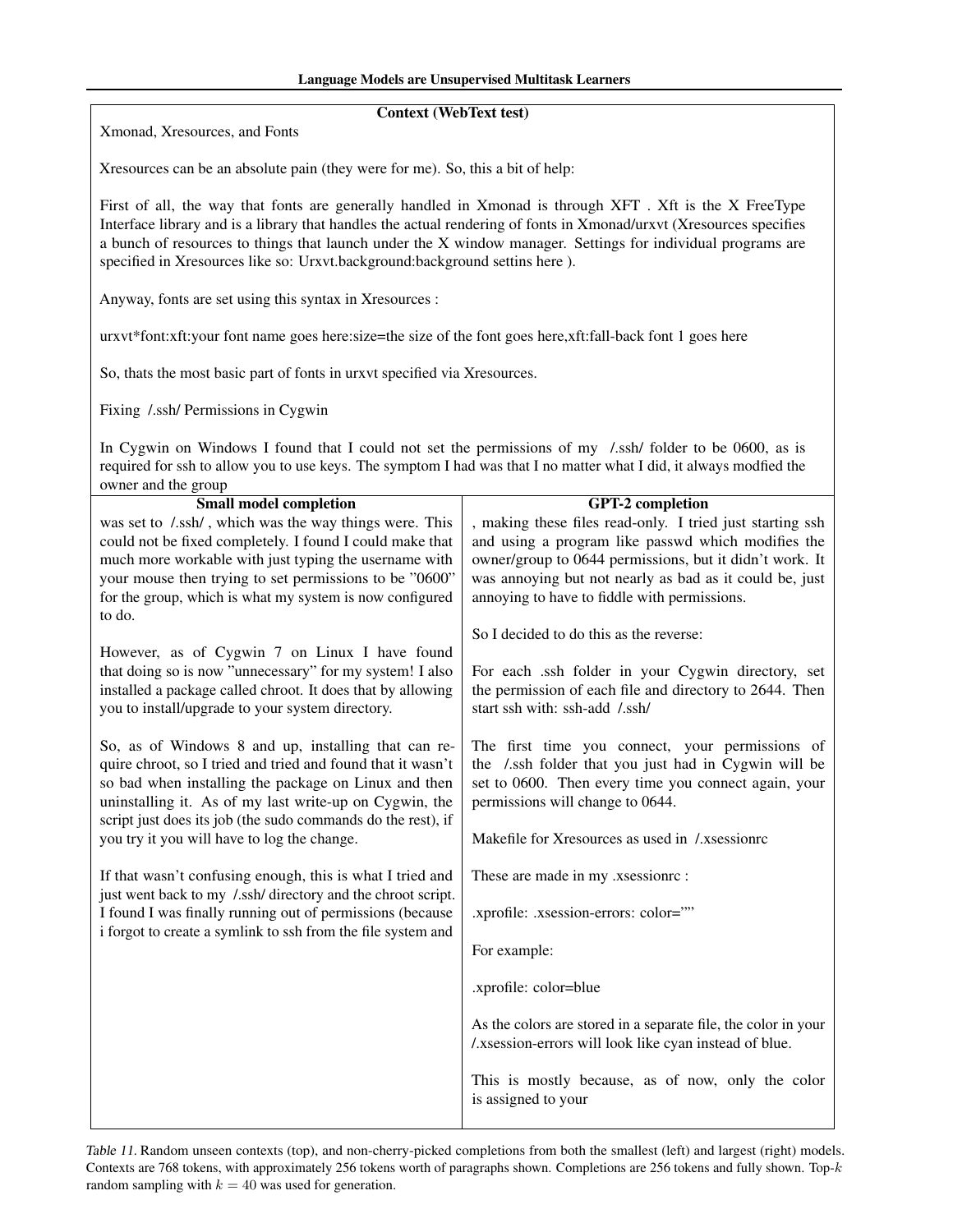Aaron loves mint chocolate cake, but he requires that it be paired with mini chocolate chips, so I threw some of those in between the layers. I also had a few Peppermint Jo Jos on hand so I crushed them up and threw some of those in along with some crushed meringue cookies because, why not? It's a total smorgasbord of minty chocolate chippy cookie crunchy goodness. I didn't measure how much of each topping I used, but after I tasted the finished product, I wish I had added more. You can add anything you want- crushed candy canes, peppermint bark, etc. And don't be afraid to use a heavy hand. Texture = good.

If you don't have 7-inch cake pans, you can get 3 shorter 8-inch layers out of this

| If you won't have $\tau$ firen cake pans, you can get $\sigma$ shorter $\sigma$ inch hayers out of this<br><b>GPT-2 Completion 1</b> | <b>GPT-2 Completion 2</b>                                   | <b>GPT-2 Completion 3</b>                                      |
|--------------------------------------------------------------------------------------------------------------------------------------|-------------------------------------------------------------|----------------------------------------------------------------|
| recipe. I made the longer version,                                                                                                   | recipe. If you do, and you know                             | recipe, which will likely yield about                          |
| then used the pan for a layer of                                                                                                     | how to make that cake, then your                            | the same amount of cake.                                       |
| buttercream frosting and stuck 1/3                                                                                                   | life will never be the same.                                |                                                                |
| of it into the fridge for a frosting                                                                                                 |                                                             | Chocolate<br>Buttermilk<br>Cake                                |
| topper. Just make sure you have all                                                                                                  | I have two very simple rules                                | Print Chunks of chocolate cake,                                |
| of this frosting prepared earlier than                                                                                               | when it comes to cookie crumbs                              | coated in buttermilk and topped                                |
| you make this cake and you won't                                                                                                     | or chocolate chips. 1) When I buy                           | with crunchy chopped chocolate,                                |
| have to wait on it as your egg whites                                                                                                | raw sugar, I do not use it until it's                       | drizzled with chocolate sauce.                                 |
| sit on the bottom of your mixing                                                                                                     | cooled down and has at least half a                         | Simple but a nice change from                                  |
| bowl.                                                                                                                                | teaspoon of sugar on it. That's my                          | chocolate cake! Author: Momma                                  |
|                                                                                                                                      | rule. And 2) If I have a recipe that                        | Made Ingredients For the chocolate                             |
| You want the egg whites whipped                                                                                                      | calls for something and I want to                           | buttermilk cake 1 1/2 cup unsalted                             |
| to stiff peaks? Then put your cake                                                                                                   | use it in a recipe, I do not substitute                     | butter, room temperature                                       |
| dish over a pot of simmering water                                                                                                   | it with something else on-line. Like                        |                                                                |
| and heat it up until it's just barely                                                                                                | this.                                                       | 1 1/2 cup granulated sugar                                     |
| warm. It doesn't take more than 3-5                                                                                                  |                                                             | 3 large eggs plus 1 egg yolk For                               |
| minutes; just enough to get it started                                                                                               | I found this really cute card                               | the chocolate glaze 1/3 cup cocoa                              |
|                                                                                                                                      | with cute little kittens on                                 | powder                                                         |
|                                                                                                                                      |                                                             | 1 3/4 cups powdered sugar                                      |
|                                                                                                                                      |                                                             | 6 ounces semis                                                 |
|                                                                                                                                      |                                                             |                                                                |
|                                                                                                                                      |                                                             |                                                                |
| <b>GPT-2 Completion 4</b><br>recipe.                                                                                                 | <b>GPT-2 Completion 5</b><br>recipe.                        | <b>GPT-2 Completion 6</b><br>recipe, which will give you about |
|                                                                                                                                      |                                                             | 6-9 servings of delicious chocolate                            |
| Meringue Cookies                                                                                                                     | My 2 failures at Christmas morning                          | To prevent your layers<br>cake.                                |
|                                                                                                                                      | were not due to poor frosting skills.                       | from sticking together, I used my                              |
| 1 3/4 cup butter, softened                                                                                                           | That was another success story.                             | 8-inch round tart pan, lined it with                           |
| 1 cup sugar                                                                                                                          | The cake was beautifully moist,                             | parchment paper, then cut up 4                                 |
| 1 egg yolk                                                                                                                           | and well, just a beautiful cake. It's                       | 7-inch round cakes from it and                                 |
| 3 T. heavy cream                                                                                                                     | got very little air in it or moisture,                      | sandwiched the layers between                                  |
| 3 1/2-4 cups flour                                                                                                                   | but all the chocolate and mint was                          | them (this also worked well for                                |
| pinch of salt                                                                                                                        | perfectly blended together.                                 | the 1-layer chocolate cake as well).                           |
| Peppermint-Jojo Topping                                                                                                              |                                                             | When you're ready to bake this                                 |
| 1 1/4 cups powdered sugar                                                                                                            | One thing that made me cringe a                             | cake, remove the parchment paper,                              |
| 1 cup chopped pecans                                                                                                                 | bit was that all those ingredients-                         | preheat oven to 350 degrees and                                |
| 1/2 cup finely chopped mint leaves                                                                                                   | egg yolks, sugar, melted butter,                            | bake for about $30 - 40$ minutes,                              |
| 1/2 cup chopped fresh mint (about                                                                                                    | chocolate chips, melted chocolate,                          | until the top is golden and a tester                           |
| $1/2$ sheet)                                                                                                                         | and mint- had to be mixed right                             | comes out clean.                                               |
| 1 tsp. peppermint extract                                                                                                            | into the cake batter, which is                              |                                                                |
| 1/4 tsp. sea salt                                                                                                                    | super time-consuming.<br>A friend                           | Chocolate<br><b>Buttermilk</b><br>Layer                        |
| pinch of sea                                                                                                                         | suggested that if I put the batter in a<br>separate bowl, I | Cake with Peppermint Jo                                        |

Table 12. Non-cherry-picked completions from GPT-2 generated from the same context (from WebText test). Context is 384 tokens (shown truncated), and generations are 128 tokens. Top-k random sampling with  $k = 40$  was used for generation.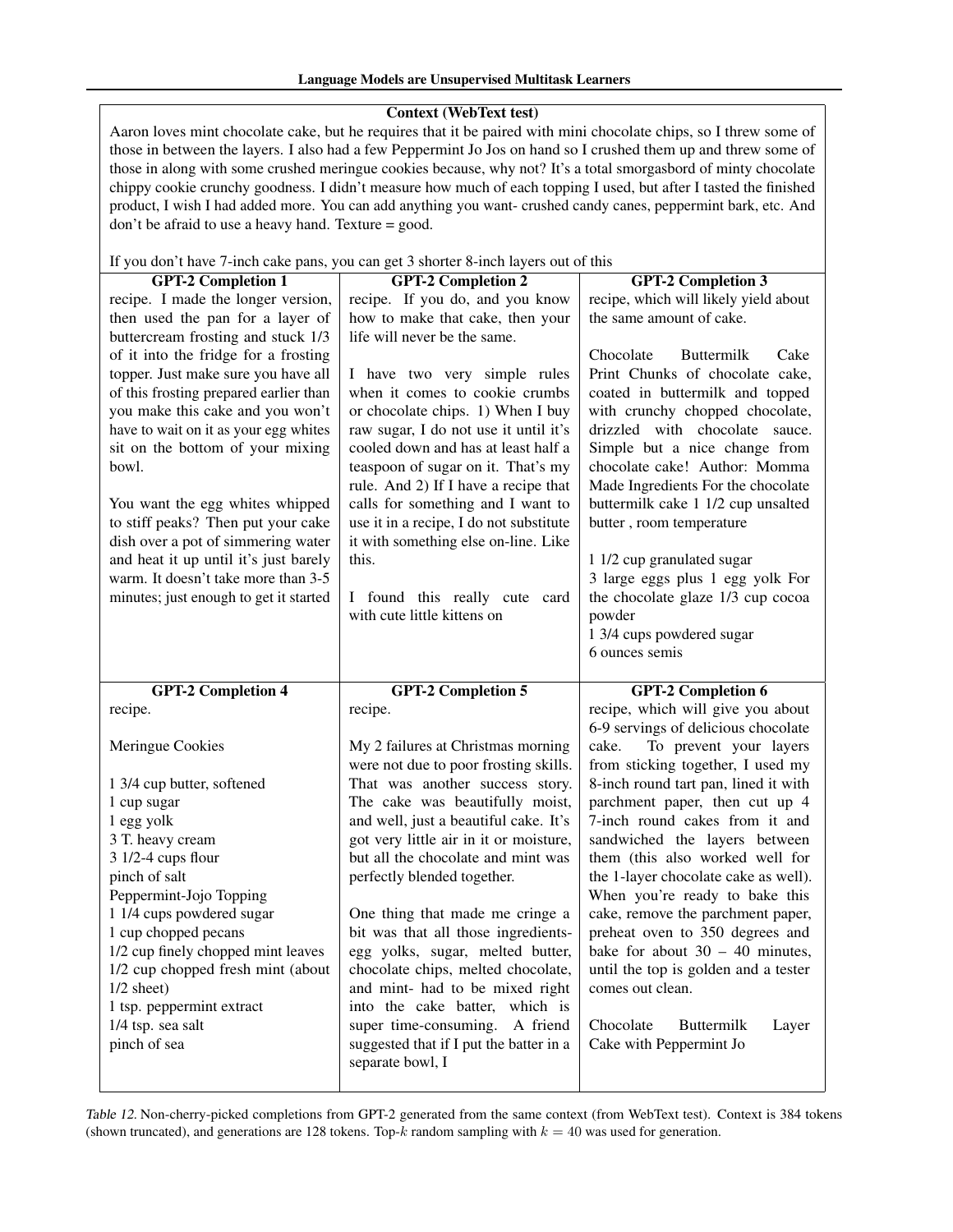Context (human-written): In a shocking finding, scientist discovered a herd of unicorns living in a remote, previously unexplored valley, in the Andes Mountains. Even more surprising to the researchers was the fact that the unicorns spoke perfect English.

GPT-2: The scientist named the population, after their distinctive horn, Ovid's Unicorn. These four-horned, silver-white unicorns were previously unknown to science.

Now, after almost two centuries, the mystery of what sparked this odd phenomenon is finally solved.

Dr. Jorge Pérez, an evolutionary biologist from the University of La Paz, and several companions, were exploring the Andes Mountains when they found a small valley, with no other animals or humans. Perez noticed that the valley had what appeared to be a natural fountain, surrounded by ´ two peaks of rock and silver snow.

Pérez and the others then ventured further into the valley. "By the time we reached the top of one peak, the water looked blue, with some crystals on top," said Pérez.

Pérez and his friends were astonished to see the unicorn herd. These creatures could be seen from the air without having to move too much to see them – they were so close they could touch their horns.

While examining these bizarre creatures the scientists discovered that the creatures also spoke some fairly regular English. Pérez stated, "We can see, for example, that they have a common 'language,' something like a dialect or dialectic."

Dr. Pérez believes that the unicorns may have originated in Argentina, where the animals were believed to be descendants of a lost race of people who lived there before the arrival of humans in those parts of South America.

While their origins are still unclear, some believe that perhaps the creatures were created when a human and a unicorn met each other in a time before human civilization. According to Pérez, "In South America, such incidents seem to be quite common."

However, Pérez also pointed out that it is likely that the only way of knowing for sure if unicorns are indeed the descendants of a lost alien race is through DNA. "But they seem to be able to communicate in English quite well, which I believe is a sign of evolution, or at least a change in social organization," said the scientist.

Table 13. Conditional generation on an out-of-distribution context by GPT-2. Cherry pick of 10 samples generated with  $k = 40$ .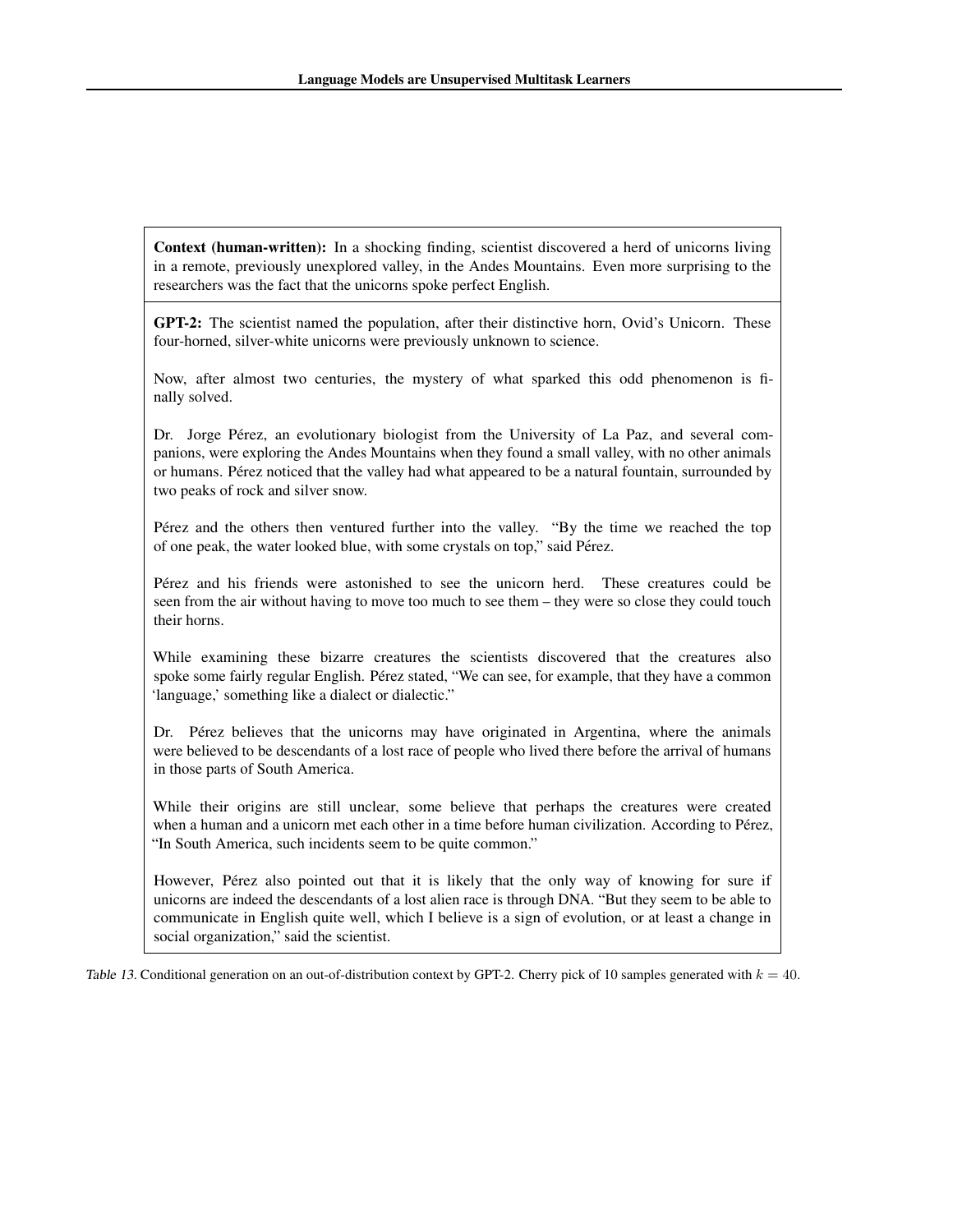Article: Prehistoric man sketched an incredible array of prehistoric beasts on the rough limestone walls of a cave in modern day France 36,000 years ago.

Now, with the help of cutting-edge technology, those works of art in the Chauvet-Pont-d'Arc Cave have been reproduced to create the biggest replica cave in the world.

The manmade cavern named the Caverne du Pont-d'Arc has been built a few miles from the original site in Vallon-Pont-D'arc in Southern France and contains 1,000 painstakingly-reproduced drawings as well as around 450 bones and other features...

Cavemen and women sketched an incredible array of prehistoric beasts on the rough limestone walls of a cave 36,000 years ago and now a replica has been created (pictured)

...

GPT-2: The original site in Vallon-Pont-D'arc in Southern France is a Unesco World Heritage site and is the oldest known and the best preserved cave decorated by man. The replica cave was built a few miles from the original site in Vallon-Pont-D'Arc in Southern France. The cave contains images of 14 different species of animals including woolly rhinoceros, mammoths, and big cats. Reference: Cave mimics famous Caverne du Pont-d'Arc in France, the oldest cave decorated by man and the best preserved. The replica contains all 1,000 paintings which include 425 such as a woolly rhinoceros and mammoths. Minute details were copied using 3D modelling and anamorphic techniques, often used to shoot widescreen images. The modern cave also includes replica paw prints of bears, bones and details preserved in the original cave.

Article: 'If you can find my submarine, it's yours,' Russian oil billionaire Roman Abramovich once said. And it seems the oligarch and Chelsea FC owner, whose submarine is just one of the extras that came with his *£*300million superyacht Eclipse (perfect for getting to shore undetected), is not the only wealthy businessman splashing out on underwater exploration.

Dubbed Earth's real 'final frontier', the oceans are still so little-explored that billionaires are queuing up to buy vessels that give them a glimpse of the dramatic seascapes and incredible wildlife of the world's oceans.

So if you have a spare few million in the bank and want some holiday snaps and Instagram posts that will really trump everyone else, you may want to snap up one of these...

Whale of a time: The OrcaSub takes you 2000 feet beneath the surface in two pressurised Perspex viewing domes for optimum exploration

...

| <b>GPT-2:</b> The U-Boat Worx submarine can dive to 984 feet | <b>Reference:</b> Feel like a James Bond villain with the most |
|--------------------------------------------------------------|----------------------------------------------------------------|
| (300 metres) and is capable of diving to the bottom of       | advanced submerged ocean vehicles. Some convert from           |
| the ocean. It can be used for diving, snorkelling and even   | a yacht into a submarine, and others detached off for a        |
| snorkel diving. The submarine is also equipped with a        | speedy exploration. Oliver's Travels offers a Mile Low         |
| snorkelling platform.                                        | package on its submarine, complete with chef and butler        |
|                                                              | for £175,000 a night.                                          |

Article: Amina Ali Qassim is sitting with her youngest grandchild on her lap, wiping away tears with her headscarf. Only a few months old, this is the baby girl whose ears she desperately tried to cover the night the aerial bombardment started. She lay awake, she says, in a village mosque on the Yemeni island of Birim, counting explosions as the baby cried.

It could have been worse though. They could have still been in their house when the first missile landed. "Our neighbor shouted to my husband 'you have to leave, they're coming.' And we just ran. As soon as we left the house, the first missile fell right by it and then a second on it. It burned everything to the ground," Qassim tells us ...

| <b>GPT-2:</b> Yemen is in the middle of a civil war. Saudi <b>Reference:</b> Amina Ali Qassim's family sought shelter in |                                                                                                               |
|--------------------------------------------------------------------------------------------------------------------------|---------------------------------------------------------------------------------------------------------------|
|                                                                                                                          | Arabia is leading the coalition bombing campaign. It's a mosque before fleeing Yemen. Thousands like them are |
| been bombing Yemen for more than two months now.                                                                         | boarding boats to sail to Diibouti. Saudi Arabia has been                                                     |
|                                                                                                                          | pounding Yemen in a bid to defeat Houthi rebels.                                                              |

Table 14. Summaries generated by GPT-2 and reference summaries on the test set of the CNN and Daily Mail dataset.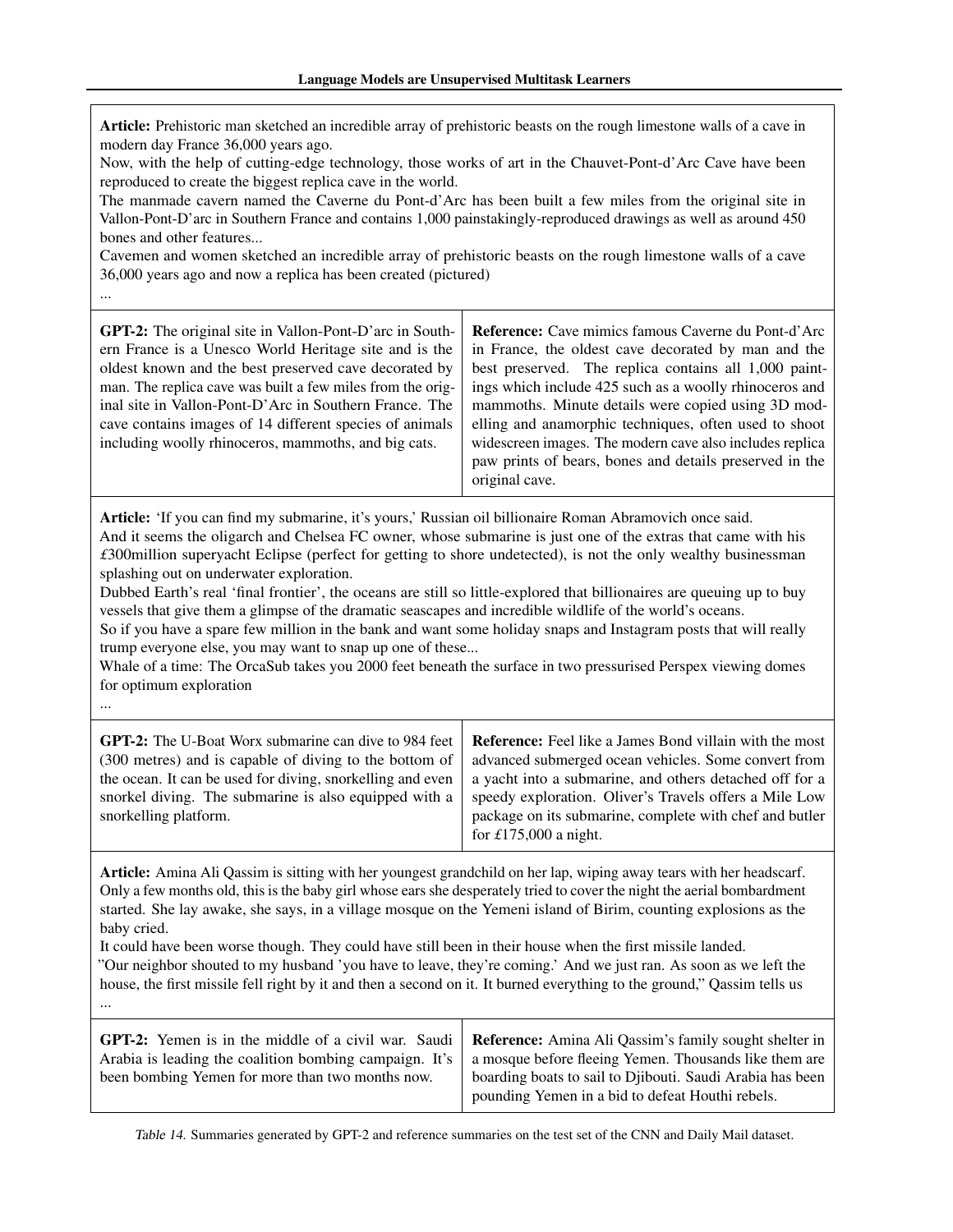| <b>English reference</b>                                                                                                                                                                                                                                                                                                                                                                                                                              | <b>GPT-2 French translation</b>                                                                                                                                                                                                                                                                                                          |
|-------------------------------------------------------------------------------------------------------------------------------------------------------------------------------------------------------------------------------------------------------------------------------------------------------------------------------------------------------------------------------------------------------------------------------------------------------|------------------------------------------------------------------------------------------------------------------------------------------------------------------------------------------------------------------------------------------------------------------------------------------------------------------------------------------|
| This re-release, titled The Next Day Extra, was presented<br>in the form of three disks: the original album, unpublished<br>studio sessions and remixes, plus a DVD containing the<br>four clips that have already been unveiled.                                                                                                                                                                                                                     | Les nouvelles re-releases, tout en premier disc, nécessaire<br>de l'album, un studio session et remixes, plus une DVD<br>de l'écran de quelques clips qui ont été déjà échappés.                                                                                                                                                         |
| <b>French reference</b>                                                                                                                                                                                                                                                                                                                                                                                                                               | <b>GPT-2 English translation</b>                                                                                                                                                                                                                                                                                                         |
| Un homme expliquait que le fonctionnement de la hernia<br>fonctionnelle qu'il avait reconnaît avant de faire, le fonc-<br>tionnement de la hernia fonctionnelle que j'ai réussi, j'ai<br>réussi.                                                                                                                                                                                                                                                      | This release, originally released on three discs: the origi-<br>nal album, sessions studio inédites and remixes, a DVD<br>containing the four clips that were released on the previous<br>day.                                                                                                                                           |
| <b>English reference</b>                                                                                                                                                                                                                                                                                                                                                                                                                              | <b>GPT-2 French translation</b>                                                                                                                                                                                                                                                                                                          |
| One man explained that the free hernia surgery he'd re-<br>ceived will allow him to work again.                                                                                                                                                                                                                                                                                                                                                       | Un homme expliquait que le fonctionnement de la hernia<br>fonctionnelle qu'il avait reconnaît avant de faire, le fonc-<br>tionnement de la hernia fonctionnelle que j'ai réussi, j'ai<br>réussi.                                                                                                                                         |
| <b>French reference</b>                                                                                                                                                                                                                                                                                                                                                                                                                               | <b>GPT-2 English translation</b>                                                                                                                                                                                                                                                                                                         |
| Un homme a expliqué que l'opération gratuite qu'il avait<br>subie pour soigner une hernie lui permettrait de travailler<br>à nouveau.                                                                                                                                                                                                                                                                                                                 | A man told me that the operation gratuity he had been<br>promised would not allow him to travel.                                                                                                                                                                                                                                         |
| <b>English reference</b>                                                                                                                                                                                                                                                                                                                                                                                                                              | <b>GPT-2 French translation</b>                                                                                                                                                                                                                                                                                                          |
| Speaking to an open government conference in London<br>via video link, Mr Kerry said: "There is no question that<br>the President and I and others in government have actually<br>learned of some things that had been happening on an<br>automatic pilot because the ability has been there, going<br>back to World War Two and to the very difficult years of<br>the Cold War, and then, of course, 9/11."                                          | Le premier conference de l'édition internationale en ligne<br>sur la vide, le ministre de l'Édition internationale a été<br>vide, lui dit : "Il n'y a qu'une question que le président<br>et moi et tous les autres personnes d'une administration<br>qui a été évident par la fois, par la part de la guerre, par la<br>part de la guer |
| <b>French reference</b>                                                                                                                                                                                                                                                                                                                                                                                                                               | <b>GPT-2 English translation</b>                                                                                                                                                                                                                                                                                                         |
| S'exprimant lors d'une conférence intergouvernementale<br>à Londres par liaison vidéo, M. Kerry a déclaré: "Il est<br>indéniable que le Président, moi-même et d'autres mem-<br>bres du gouvernement avons pris connaissance de cer-<br>taines choses en mode pilote automatique parce que nous<br>en avions la possibilité, dès la Seconde guerre mondiale et<br>jusqu'aux années difficiles de la Guerre froide, puis bien<br>sûr le 11 septembre." | In a conférence between the United States and London,<br>Secretary of State John Kerry said: "It is indeniable that<br>the President, myself and others of the government have<br>been aware of certain certain choices that have been made<br>in the past in order to be able to do certain things in a more<br>automated way."         |

Table 15. English to French and French to English translations generated by GPT-2.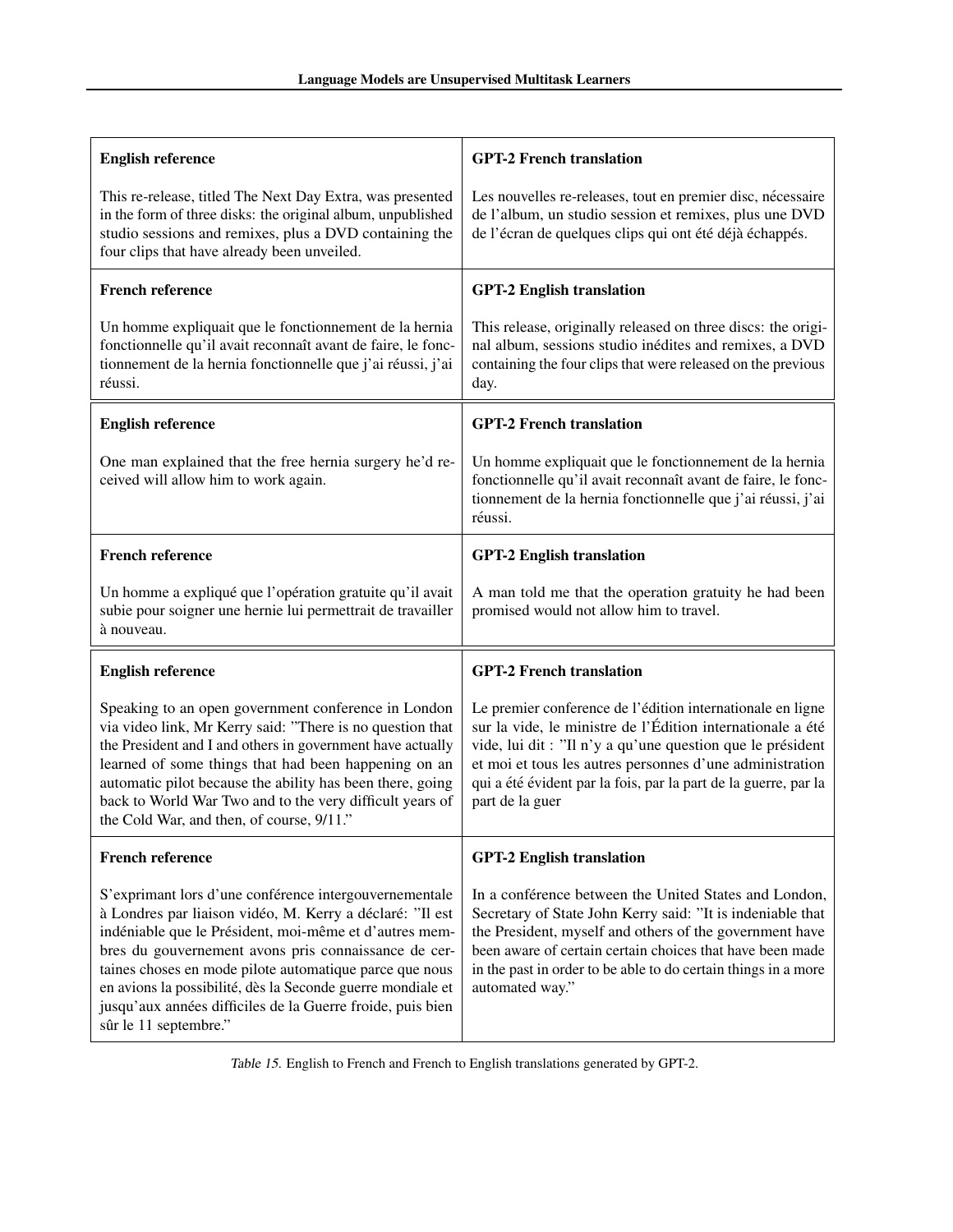# Context (passage and previous question/answer pairs)

The 2008 Summer Olympics torch relay was run from March 24 until August 8, 2008, prior to the 2008 Summer Olympics, with the theme of "one world, one dream". Plans for the relay were announced on April 26, 2007, in Beijing, China. The relay, also called by the organizers as the "Journey of Harmony", lasted 129 days and carried the torch 137,000 km (85,000 mi) – the longest distance of any Olympic torch relay since the tradition was started ahead of the 1936 Summer Olympics.

After being lit at the birthplace of the Olympic Games in Olympia, Greece on March 24, the torch traveled to the Panathinaiko Stadium in Athens, and then to Beijing, arriving on March 31. From Beijing, the torch was following a route passing through six continents. The torch has visited cities along the Silk Road, symbolizing ancient links between China and the rest of the world. The relay also included an ascent with the flame to the top of Mount Everest on the border of Nepal and Tibet, China from the Chinese side, which was closed specially for the event.

Q: What was the theme A: "one world, one dream".

Q: What was the length of the race? A: 137,000 km

Q: Was it larger than previous ones? A: No

Q: Where did the race begin?

A: Olympia, Greece

Q: Is there anything notable about that place? A: birthplace of Olympic Games

Q: Where did they go after? A: Athens

Q: How many days was the race? A: seven

Q: Did they visit any notable landmarks?

A: Panathinaiko Stadium

Q: And did they climb any mountains?  $A$ :

Model answer: Everest Turker answers: unknown, yes, Yes, yes

Table 16. Selected CoQA completion.